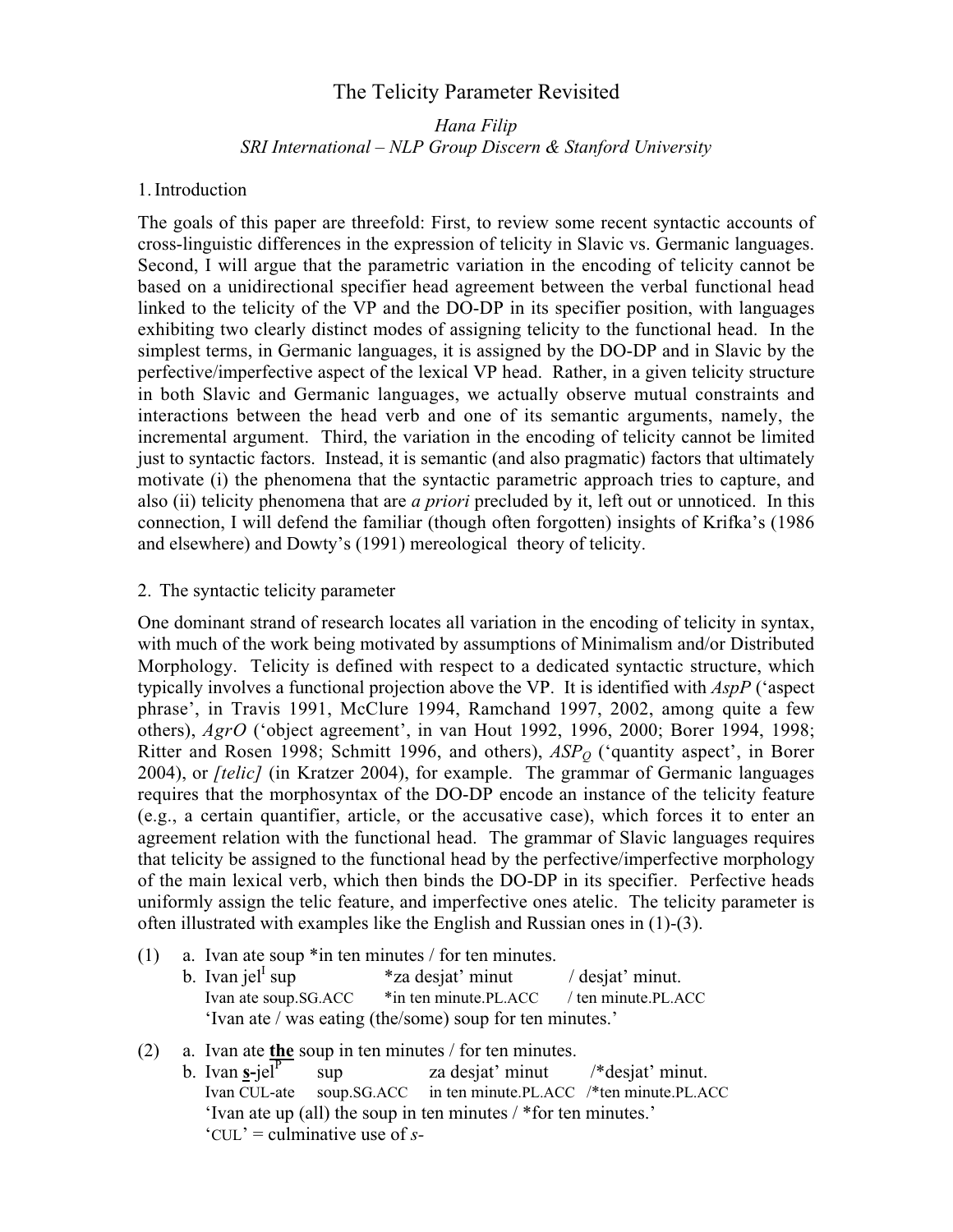- (3) a. Ivan ate three pears in ten minutes / \*for ten minutes.
	- b. Ivan tam  $\boldsymbol{\text{na}^\text{-} \text{stroil}}^P$  mnogoetažek.<br>Ivan there  $CM$ -built many.floor.pl. Ivan there CM-built many.floor.PL.GEN 'Ivan built a lot of highrises there.'  $C_M$  = cumulative use of *na*-.

Van Hout (in press), for example, takes as her point of departure contrasts like (1) and (2). According to her basic working hypothesis, in English (and also in Dutch), count versus mass noun morphosyntax of the direct object DP is taken to be correlated with the presence (2a) versus absence (1a) of articles, which determines the telic (2a) versus atelic (1a) interpretation of the VP, respectively. In Russian, the morphosyntax of the direct object does not matter, because it is the perfective/imperfective morphology of the main lexical verb that fully determines the telicity of the VP. The perfective marking by means of prefixes is correlated with the telicity of verbs and induces the countable specific interpretation of the mass direct object, as in (2b). This is significant, because Russian (just like other Slavic languages, with the exception of Bulgarian and Macedonian) lacks articles, which overtly mark the specific countable interpretation.

Borer (2004, *Book II, Chapter 15*) also includes examples like those in (3). Telicity, according to her, is identified with the cross-categorial property of 'quantity', manifested in nominal and verbal expressions. In English, it is assigned indirectly to  $ASP<sub>O</sub>$  by the 'quantity' direct object DP: in (2a), 'quantity' is assigned by the definite article the (see Borer 2004, *Book I, Chapter 6*), and by the cardinal quantifier *three* in (3a). In Slavic languages, the quantity range is assigned directly to  $ASP<sub>O</sub>$  by a set of head features, phonologically spelled out by prefixes,  $s$ - in (2b) and  $na$ - in (3b), very much like the past tense marking is the phonological spell out of a tense head feature.

This emerging 'syntactic telicity parameter' has had impact beyond the boundaries of linguistics, and empirical evidence for it sought in psycholinguistic acquisitional studies. For example, van Hout (in press) proposes that "it is easier to learn telicity in languages or constructions that mark this property on the verb itself, such as perfective marking in the Slavic languages [i.e., by means of prefixes, HF] (…), than in constructions in which telicity has to be construed from the properties of the verb and its object, as in the Germanic languages and Finnish."

Among the questions the telicity parameter raises are the following ones: Is the parametric variation in the encoding of telicity limited to syntactic factors, or must semantic and pragmatic factors be taken into account, as well? Do languages only differ in the grammaticalization sources for telicity, without any substantial semantic and pragmatic differences among (fully developed) grammatical systems?

## 3. The Notion of 'Telicity': Semantically-based Characterization

I presuppose the general framework of event semantics with lattice structures (see Link 1983, 1987; Bach 1981, 1896). Inherently telic verbs denote (sets of) events, while verbs denoting (sets of) *processes* and *states* are atelic. Intuitively, an inherently telic verb like cross (oneself) refers to events that "can be directly or intrinsically counted", borrowing Mourelatos' (1981, p. 209) characterization: cp. He crossed himself three times. In contrast, the result of applying an iterative adverbial to an atelic verb like *run* is wellformed just in case the context determines what counts as 'one event' of running, otherwise it is ungrammatical: cp. (\*)John ran three times last night. Bach (1981, 1986) proposes that the denotation of each event predicate has the structure of an atomic join semilattice, just like the denotation of each nominal count predicate, where the 'minimal' events denoted by verbs are the atoms and the 'non-minimal' events are the non-atomic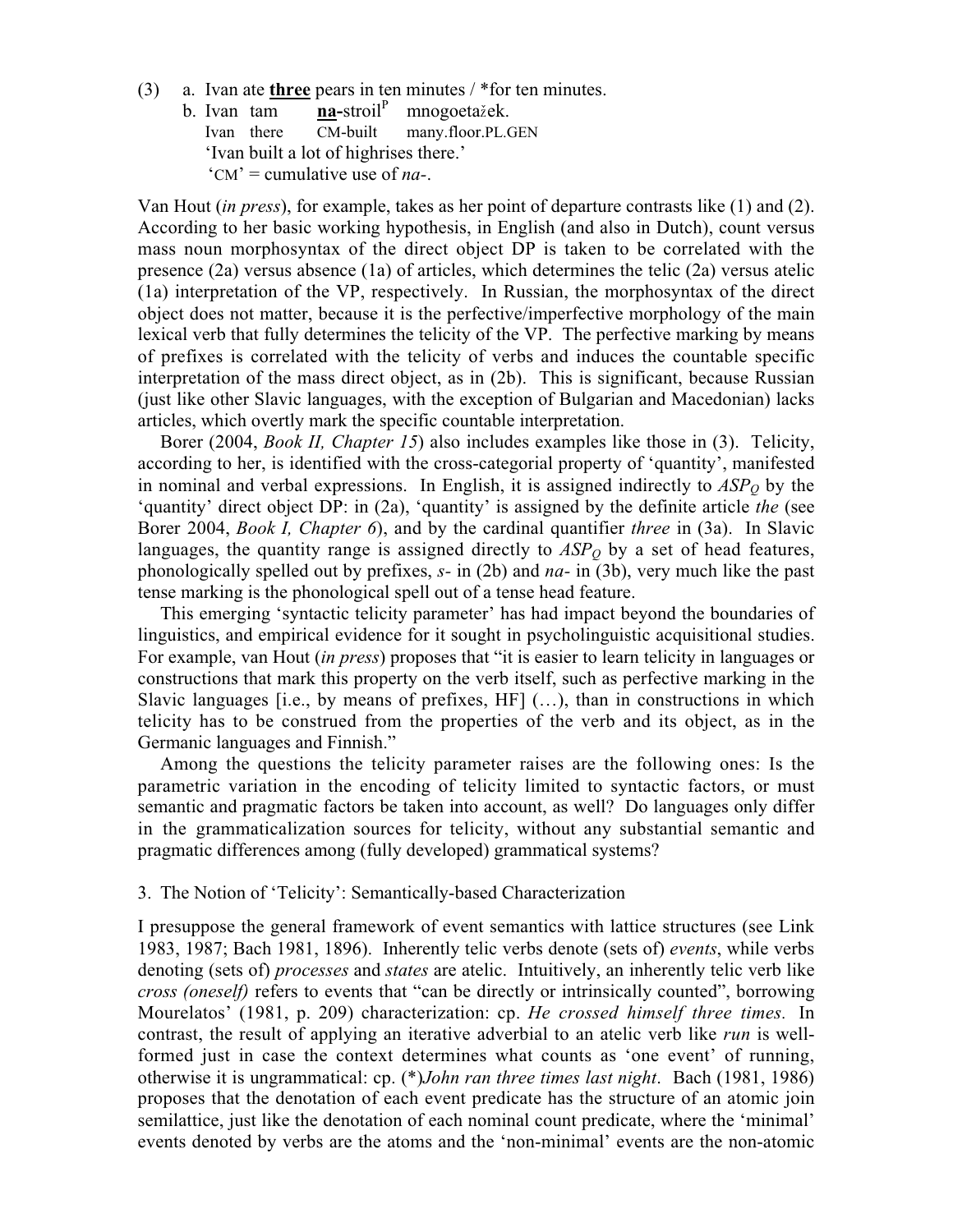elements. The denotation of a state or process verb has the form of a non-atomic (notnecessarily-atomic) join semilattice, just like the denotation of a nominal mass predicate. Hence, telicity is the marked case in the domain of verbal denotations, and atelicity unmarked (see also Partee 1999). In sum, an inherently telic verb denotes a set of atomic events (see Rothstein 2004, and related proposals in Mourelatos 1979/81; Bach 1981, 1986; Kiparsky 1998). Inherently atelic verbs lack this property, they are unmarked with respect to telicity.

The *quantitative property of countability*, which characterizes all telic predicates, has a rich variety of sources. There is a large class of telic predicates which derives it from one of their semantic arguments, which I will here call 'incremental argument'. This subclass of telic predicates can be characterized as in (5), based on some earlier suggestions by Krifka (1986 and elsewhere), Dowty (1991), Filip (1993/99, 2000) and Rothstein (2004):

(5) The meaning of a telic predicate is a homomorphism from the part structure of (the denotation of) its incremental argument into a part structure of events, and vice versa. The incremental argument provides a quantity criterion QC that contextually individuates countable (or atomic) events in the denotation set of a telic predicate.

The incremental argument is any semantic argument of a predication that provides a part structure suitable for an event measurement, i.e., for the application of some quantity criterion QC for a telic predicate, modulo pragmatic principles of interpretation and general knowledge about the typical or conventional course of events in the world (see Filip 1993/99 and Section 4 below). Paradigmatic  $QC$  incremental arguments are quantized, such as *three pears* in *eat three pears* in (3a). Krifka's (1986 and elsewhere) mereological definition of quantization is given in (6).

(6)  $QUA(P) \leftrightarrow \forall x, y[P(x) \land P(y) \rightarrow \neg y \leq x]$ A predicate P is quantized if and only if no entity that is P can be a proper subpart of another entity that is P.

However, there are nominal predicates that fail to be quantized, when analyzed in isolation as predicates, and yet induce the telic interpretation of a complex verbal predicate they form (Partee p.c. to Krifka, Carlson, L. 1981, p. 54, Mittwoch 1988, p. fn.24, Dahl 1991, p. 815, Moltmann 1991, Zucchi & White 1996, 2001, among others). Examples are nominal count predicates like ribbon or fence, predicates with vague measure phrases like *a large/small quantity of*, or vague quantifiers like *a lot of*. The need to overcome such problems related to the notion of 'quantization' motivated a number of fruitful discussions and alternative proposals (see Zucchi & White ibid., Krifka 1997, 1998, Rothstein 2004 and Borer 2004, for example). The limits of this paper do not permit me to discuss any here, but it is certain that the incremental argument providing the quantity criterion QC for a telic predicate cannot be homogeneous. Homogeneity is defined in (7) as a conjunction of divisivity and cumulativity. (See also Krifka 1986, Moltmann 1991, Kiparsky 1998, and 'cumulative reference' in Quine 1960, p. 91.)

(7) a. HOM(P)  $\leftrightarrow$  DIV(P)  $\land$  CM(P) b. DIV(P)  $\leftrightarrow \forall x, y [P(x) \land y \leq x \rightarrow P(y)]$ c. CM(P)  $\leftrightarrow \forall x, y [P(x) \land P(y) \rightarrow P(x \oplus y)] \land \exists x, y [P(x) \land P(y) \land \neg x = y]$ Examples: wine  $\subseteq I \land$  HOM(wine), pears  $\subseteq I \land$  HOM(pears)

(6) and (7) define quantization and homogeneity as properties of predicates of individuals. They can be also defined as properties of predicates of eventualities. Quantized verbal predicates are telic, but not every telic predicate is quantized (see also Krifka 1998). For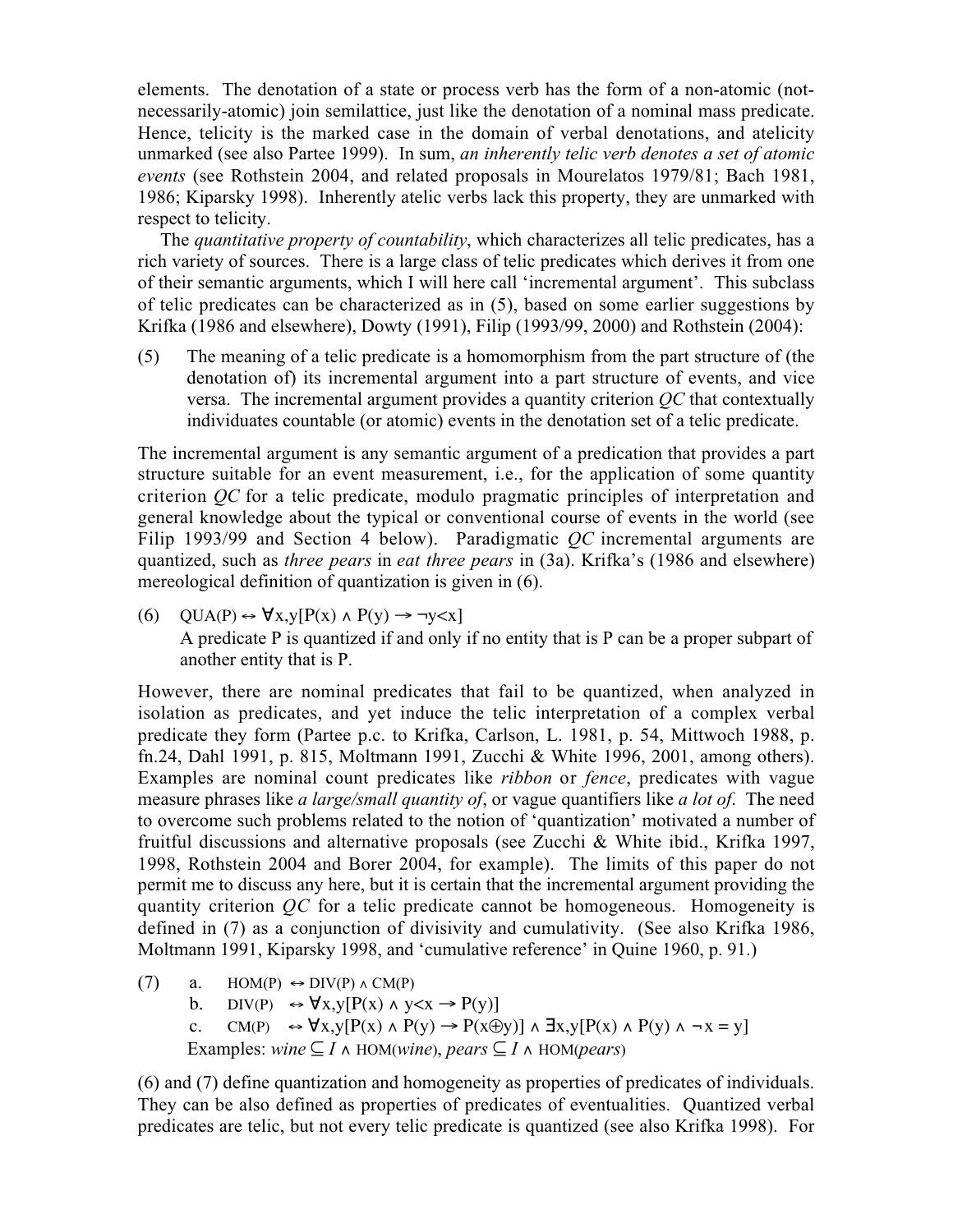example, an expression like *walk for an hour* is telic but not quantized, because it may apply to two contemporaneous events and their sum. Homogeneous verbal predicates are co-extensive with atelic predicates: namely, process or state predicates.

It follows from the unmarked nature of atelic verbs and the definition of telic predicates given in (5) that any denotation of an atelic verb can serve as a basis for generating a telic predicate, provided it can be combined with a suitable incremental argument specifying the quantity criterion QC. (See Filip 1993/99 and Kratzer 2004 for similar proposals, and Section 4 below.) For example, in (3a), the result of composing an atelic verb like *ate* with the quantized incremental argument *three pears* is the quantized, and hence telic, predicate ate three pears. Intuitively, this follows given that every proper part of the denotation of three pears corresponds to exactly one proper part of the eating event, and vice versa. In (1a), *ate* maps some soup stuff and its subparts into the part structure of the denotation of *ate soup*, and vice versa. However, since *soup* does not specify a definite quantity of soup, *ate soup* is atelic. Formally, such relations may be represented by means of homomorphic mappings between the part structure of the referent of the direct object *(three pears, soup)* and the part structure of the event described by the VP (ate three pears, ate soup). (Other proposals can be found in Verkuyl 1972, 1993, 1999, and Jackendoff 1996, for example.) Such homomorphic mappings involve two central requirements: namely, mapping to subobjects (8a) and mapping to subevents (8b), defined in Krifka (1992, 1998).

- (8) a. mapping to subevents, iff  $\forall x,y \in U_p \forall e \in U_E[R(x,e) \land y \leq p x \rightarrow \exists e' [e' \leq e \land R(y,e')]$ Whenever R holds for an object x and an event e, then every proper part y of x stands in the relation R to some proper part e' of e.
	- b. mapping to subobjects, iff  $\forall x \in U_P$   $\forall e, e' \in U_F[R(x, e) \land e' \leq_{E} e \rightarrow \exists y [y \leq_{P} x \land R(y, e')]$ Whenever R holds for an object x and an event e, then every proper part  $e'$  of  $e$ , stands in the relation R to some proper part  $v$  of x.
	- c. uniqueness of events, iff  $\forall x,y \in U_P \forall e \in U_E$   $[R(x, e) \land y \leq_P x \rightarrow \exists! e \in [e' \leq_E e \land R(y, e')]$ The subevents that correspond to subobjects are unique.
	- d. *uniqueness of objects*, iff  $\forall x \in U_P \forall e, e' \in U_E [R(x, e) \land e' \leq_E e \rightarrow \exists! y[y \leq_P x \land R(y, e')]$ The subobjects that correspond to subevents are unique.

(8a) and (8b) together with uniqueness of events (8c) and uniqueness of objects (8d) define *strict incrementality* (see Krifka 1998, p.213, (51)). It presupposes that the entities to which the relation  $R$  is applied have non-trivial proper parts. For example, make a dot is telic by virtue of having atomic/countable events in its denotation, but it is not strictly incremental, because its denotation has no proper temporal parts, and a dot itself has no spatial proper parts. Cp. also: recognize, spot; find (a key), lose (a key); burst, explode.

The mappings in  $(8a-d)$  are stated in terms of relations between the event argument  $e$ and the incremental argument  $x$ . Such relations are standardly taken to characterize thematic relations  $\theta$ . The incremental argument that is realized as the direct object or subject corresponds to the **Incremental Theme** argument (in the sense of Dowty 1991, and 'Gradual (or Successive) Patient' in Krifka 1986, 1992). Verbs are composed with their Incremental Theme arguments following the principle of aspectual composition (see Krifka ibid.). From the above observations it follows that telicity and incrementality are fully independent of each other, as (10) states (see also Filip 1993/99).

(9) Aspectual composition: In simple clauses describing particular eventualities, a quantized Incremental Theme argument of a dynamic predicate V yields a quantized (telic) verbal predicate. A homogeneous Incremental Theme argument generates homogeneous (atelic) verbal predicate.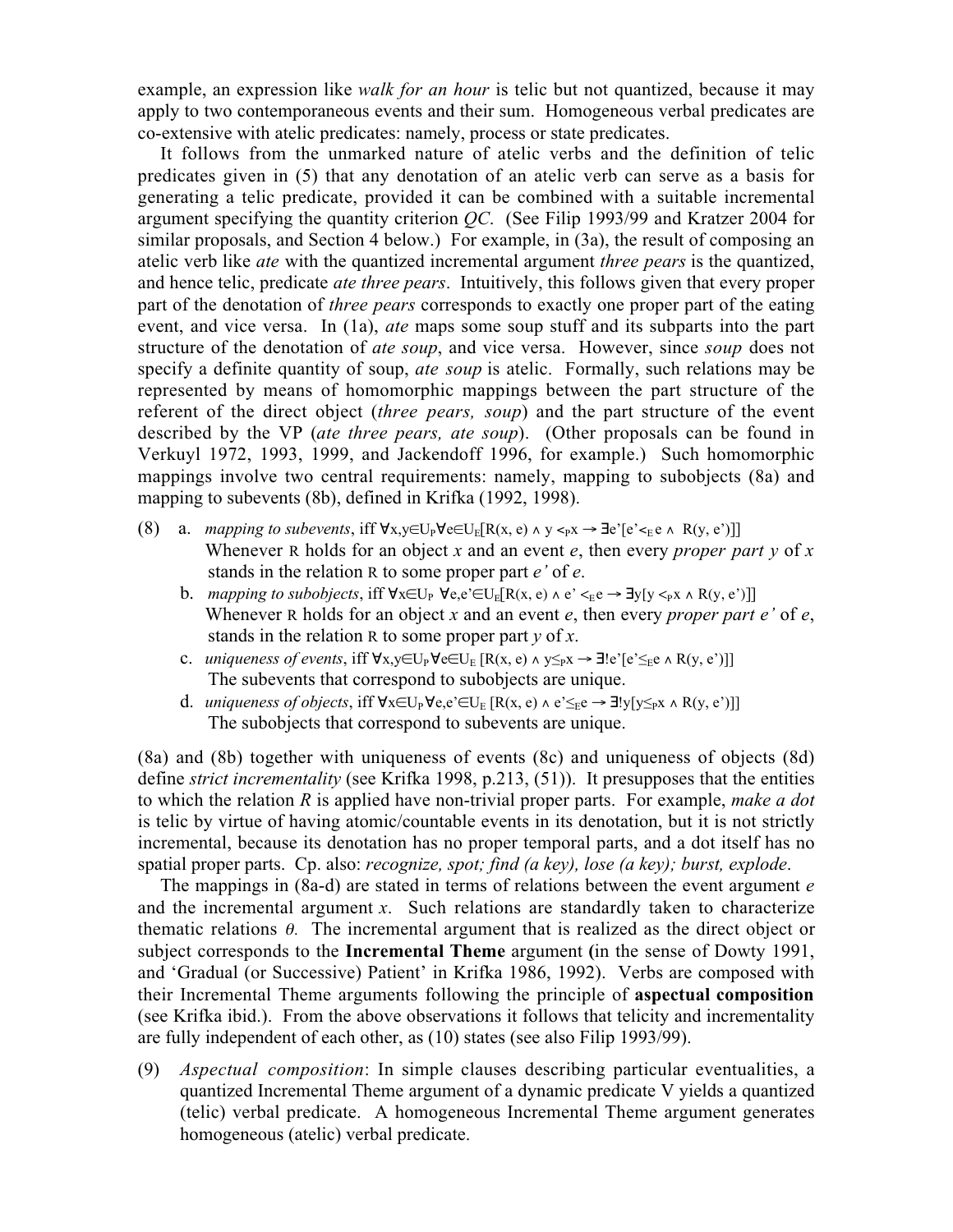- (10) i. Telicity does not require incrementality (cp. to make a dot, to burst).
	- ii. **Incrementality** does not guarantee telicity (cp. *Ivan ate soup for ten minutes*).

Now, the lowest level at which telicity is relevant to grammatical processes is that of the lexical category V, at which verb meanings are specified. The next higher level is the phrasal level of VP (or V'), the level of aspectual composition (9), and in general 'compositional telicity' (also roughly 'inner aspect'). At this level, the properties of the argumental NPs/DPs and of adverbial modifiers, among others, determine whether the VP is telic, whether it describes what counts as one atomic event. The highest level is the IP level, at which the operators of the grammatical aspect (also 'outer aspect') are located. They are expressed by overt functional heads, such as the progressive ING in English and the imperfective suffix in Slavic languages (see Filip 2000, Kratzer 2004). They take scope over telic and atelic predicates, which are largely (though not exclusively) expressed by syntactic constituents at the VP level. Following Carlson (2003), I also assume that the VP syntactic level corresponds to the context-free level of interpretation of event semantics ('event semantics' in Carlson's narrow sense). The syntactic IP level corresponds to the standard level of propositional semantics.

## 4. Germanic Languages

It is undeniable that articles, possessive pronouns, certain quantifiers or the accusative suffix in the direct object NP/DP in Germanic languages are often correlated with certain patterns of interpretation related to the telicity of the VP. However, I will argue that VP telicity is not derivable just from the overt morphology of its direct object and the syntactic properties of the functional structure that defines a telic VP. Rather, the telicity of the VP depends on the presence of the incremental argument providing the quantity criterion  $\overline{OC}$  for the application of the expressed telic predicate (see (5) above). The identification of a suitable incremental argument in turn may depend not only on what is encoded by the verb and its arguments, but also on world knowledge and pragmatic principles of interpretation.

Let us first consider examples in (11). (11a) is telic, even though it contains the bare direct object gold. (11b) and (11c) are atelic, even though their direct objects contain the definite cardinal quantifier three and the definite article the. Obviously, the presence of an overt determiner in the direct object argument is neither a necessary nor a sufficient condition for the telicity of the VP.

- (11) a. On January 24, 1848 James Marshall found gold at Sutter's Mill, touching off the California gold rush.
	- b. John carried three pears / the pears (\*)in five hours / for five hours.
	- c. John stirred the soup (\*)in ten minutes / for ten minutes.

How do we motivate the observation that (11b) and (11c) are atelic but (2a) and (3a) telic, although they are all structurally alike? One of the weaknesses of syntactic approaches to telicity is that this question has no clear answer, or it is considered to lie outside of the grammar of natural languages. On the semantic approach to telicity advocated here, this contrast is fully expected and systematically motivated. It illustrates the crucial role played by the meaning of the main lexical verb as one of the factors that determines the telicity of complex verbal predicates. (2a) and (3a) are telic, because their quantized direct objects *three pears* and *the soup* stand in the Incremental Theme relation to the verb ate, and are composed with it following the principle of aspectual composition in (9). (11b,c) are atelic, because the denotations of their quantized direct objects three pears and the soup are not incrementally related to the denotation of carried and stirred,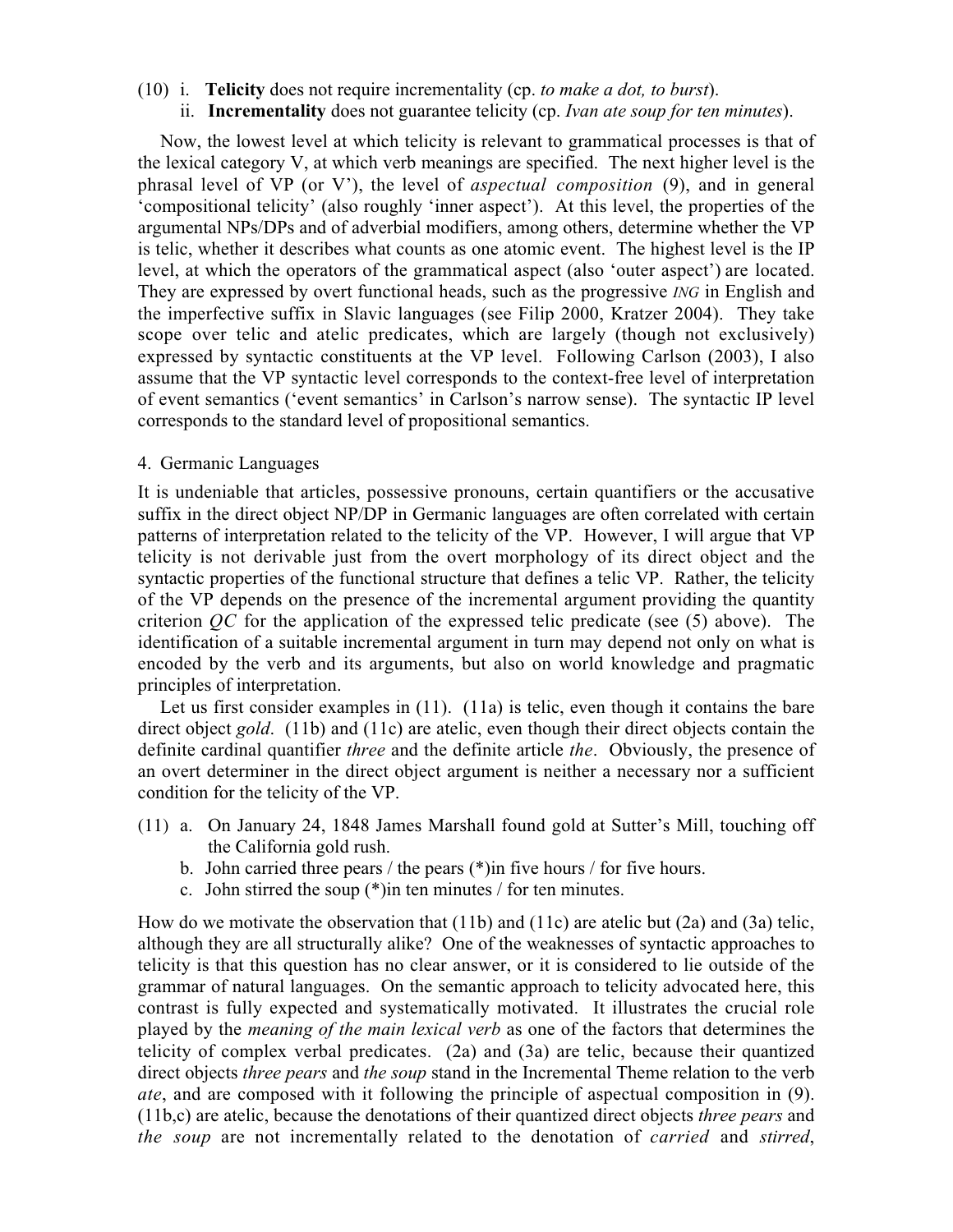respectively.

Another problem concerns the assumed link between telicity and definite descriptions. The presence of a definite determiner in the direct object DP is taken to be correlated with the countability feature (see van Hout in press) or the 'quantity' feature (see Borer 2004), which in turn are taken to enforce the telic interpretation of a VP. However, *ate the soup* in (2a) freely alternates between the telic and atelic interpretation, as evidenced by its compatibility with either type of the diagnostic temporal adverbial in ten minutes and for ten minutes. Therefore, the proposal that all definite descriptions grammatically function as 'quantity' expressions, as Borer (2004) does, cannot be upheld. The 'quantity' interpretation of definite descriptions (in isolation) is not due to the definite determiner, but rather to the lexical semantic properties of the common noun. For example, the pear expresses a 'quantity' (in Borer's sense) or quantized (in Krifka's sense) predicate, because the lexical meaning of pear fully determines what counts as a single atomic unit in its denotation. In contrast, a mass noun like *water* or a plural noun like *pears* takes its denotation from a non-atomic semi-lattice, the denotation domain of homogeneous predicates. When combined with the, it yields a definite description that on its own still expresses a homogeneous predicate, according to (7a). It is, therefore, unsurprising that the water in When I turned the tap on, the water rushed out of the faucet denotes some known water stuff, due to the and the association with the previously mentioned tap, rather than a specific *quantity* of water (see also Jackendoff 1990, p.101 for observations). In addition, "the asserts neither universality nor distributivity nor any particular cardinality" (see Partee 1995, p.581). This also means that the does not assert anything about vague quantity, unlike *many*, more than a hundred, millions, contrary to Borer's suggestion (*Book I, Chapter 6; Book II, Chapter 15, fn. 6*). As Partee (1995, p.581) and others argue, the is not an expression of quantification. If a definite description consisting of the and a mass or plural noun has a 'quantity' interpretation it is not determined by the grammar, but rather depends on pragmatic principles of interpretation and world knowledge. In our example (2a) Ivan ate the soup, the soup may refer not only to some contextually specific soup stuff but also to some unique portion of it, delimited by some contextually specified container, some bowl or cup. The observation that ate the soup in (2a) alternates between the telic and atelic interpretation straightforwardly follows from the principle of aspectual composition in (9), if we assume that the soup has a quantized ('quantity') interpretation or a cumulative one, depending on the context, and that it is linked to the Incremental Theme.

In general, the telicity of a verbal predicate, including the selection of the suitable incremental argument providing the quantity criterion  $OC$  for its application, does not just depend on what is explicitly coded by its head verb and arguments, but also on pragmatic principles of interpretation and world knowledge. For example, there is a large class of transitive verbs that head VP's alternating between the telic and atelic interpretation depending on the context. Among the many examples given in Kratzer (2004) are: examine, read, roast, iron, bathe, wash, comb, fry, polish, explain, pollute, control, cover, insulate, test, decorate, describe, drain, mop, check. Let us illustrate this point with examine in (12), previously discussed in Filip (1993/99). The telic interpretation of (12) is felicitous if the interpreter knows that (12) applies to a situation in which the doctor follows a certain established examination procedure, which is related to the patient and consists of a finite set of successive steps. For every step in the examination procedure (= incremental argument), there is a corresponding part of the examination event, and vice versa.

(12) The doctor examined the patient in an hour/for an hour. Filip 1993/99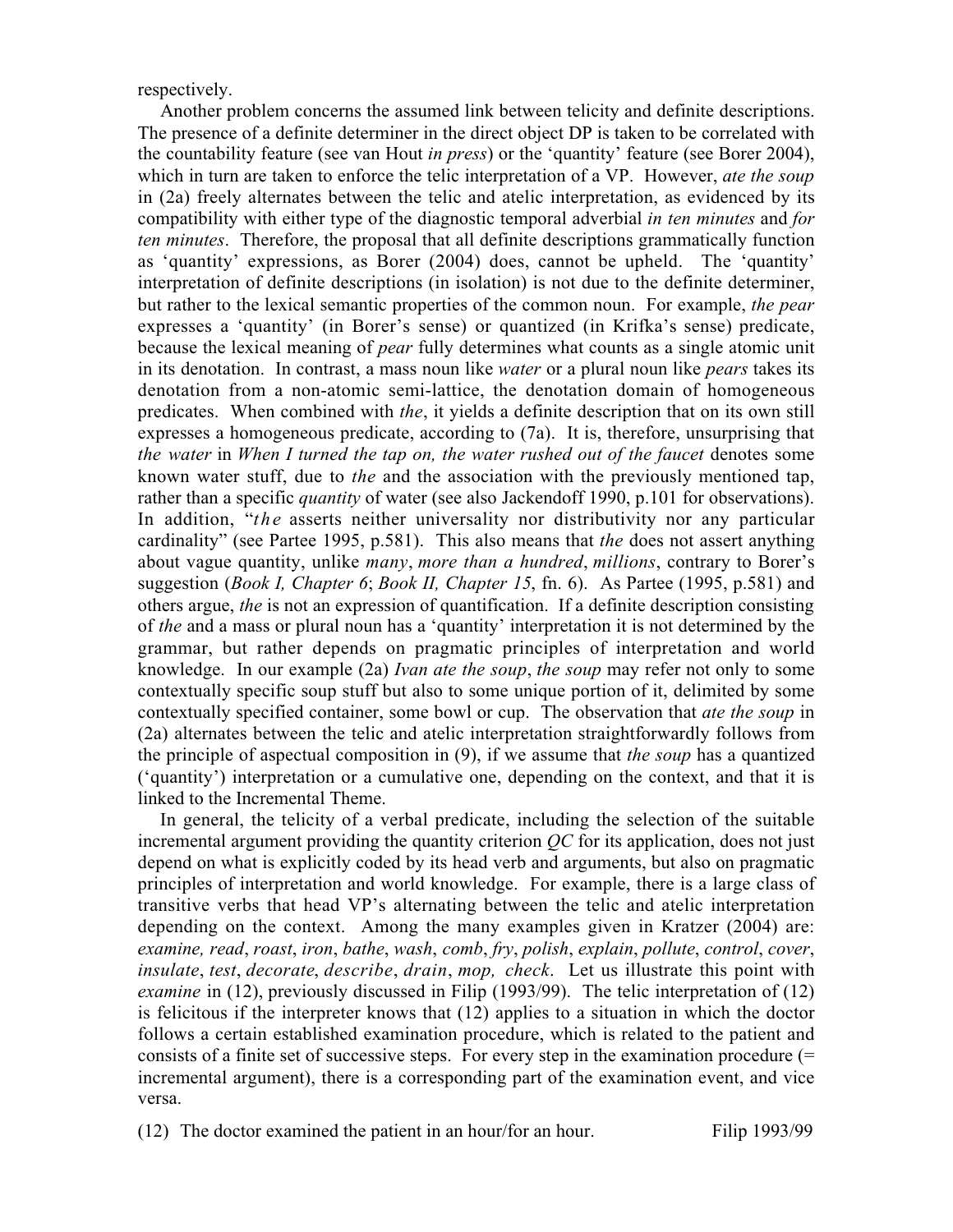Although there is a link between telicity and direct object in so far as the incremental argument providing the quantity criterion QC for the application of a telic predicate is often expressed by the direct object (2a) or closely tied to it (12), we cannot ignore that it may also be expressed by the subject argument of an inherently transitive verb (see Verkuyl 1972, Filip 1990, 1993/99, Dowty 1991, Jackendoff 1996, for example). For example, as Dowty (1991, p.571) observes, in (13a), the Incremental Theme is the path across the desert, implied by the direct object the desert, but in (13b), the Incremental Theme is the body of the turtle, which is expressed by the subject. Among the inherently transitive verbs whose subject argument may be incrementally construed, provided a suitable context and world knowledge, are cross, penetrate, permeate, pass, skirt.

(13) a. She crossed the desert in a week. Dowty 1991

b. At the turtle race, the winning turtle crossed the finish line in 42 seconds.

The link between telicity and the subject argument (of an inherently transitive verb) lies outside the scope of syntactic approaches which restrict the expression of telicity to the functional projection right above the VP. Most importantly, it cannot be argued that the Incremental Theme argument in (13b) originates in the direct object position at some level of syntactic description and then moves into the surface subject position. If we resorted to such an ad hoc movement strategy, we would lose the empirical force of the generalization that links telicity to the direct object (see Dowty 1991, 571, fn. 15 and also Filip 1990, 1993/99).

Given that the identification of the incremental argument depends on semantic, world knowledge and pragmatic factors, there will be a variety of incremental arguments, and consequently mappings between their part structure and the part structure of an event. We may distinguish four main types:

- (14) mapping between the part structure of the event and
	- i. the temporal trace of the event (walk for an hour);
	- ii. the parts of a structured quantity of the denotation of the Incremental Theme subject or object (*eat three pears*, *the turtle crossed the finish line*);
	- iii. the locations of the moving entity on the structured path in the spatial or some metaphor-based domain (cross the desert, walk to the post office, perform a sonata);
	- iv. the degrees of a property scale associated with one of the event participants (cool the iron from  $90^{\circ}$ C to  $20^{\circ}$ C, turn Bill into a frog).

The part structures in (i-iv) are reducible to one general topological part structure, as proposed by Krifka (1998): namely, a one-dimensional axis that is non-branching, noncircular and directed, and which allows us to represent incremental changes in various domains in terms of a 'motion' through its ordered points or segments. (For related proposals see Tenny 1987, 1994, Filip 1993/99, 2005, Ramchand 1996, Jackendoff 1996, Hay, Kennedy & Levin 1999.)

To conclude, first, the telicity data discussed in this section raise the question whether the components of the meanings of verbs, most prominently the assumption that certain verbs have meanings that involve a homomorphism between their incremental argument and event argument, can be adequately recast in syntactic structures; and if so, the next question to ask is whether the explanation of the telicity phenomena requires appeal to syntactic structures, as the only explanatory mechanism or in combination with semantic and possibly also pragmatic factors. This ultimately is an empirical question and relevant to the nature of lexical representations in sentence processing (see also Filip 2002 et al.). Second, articles, possessive pronouns, certain quantifiers or the accusative suffix in the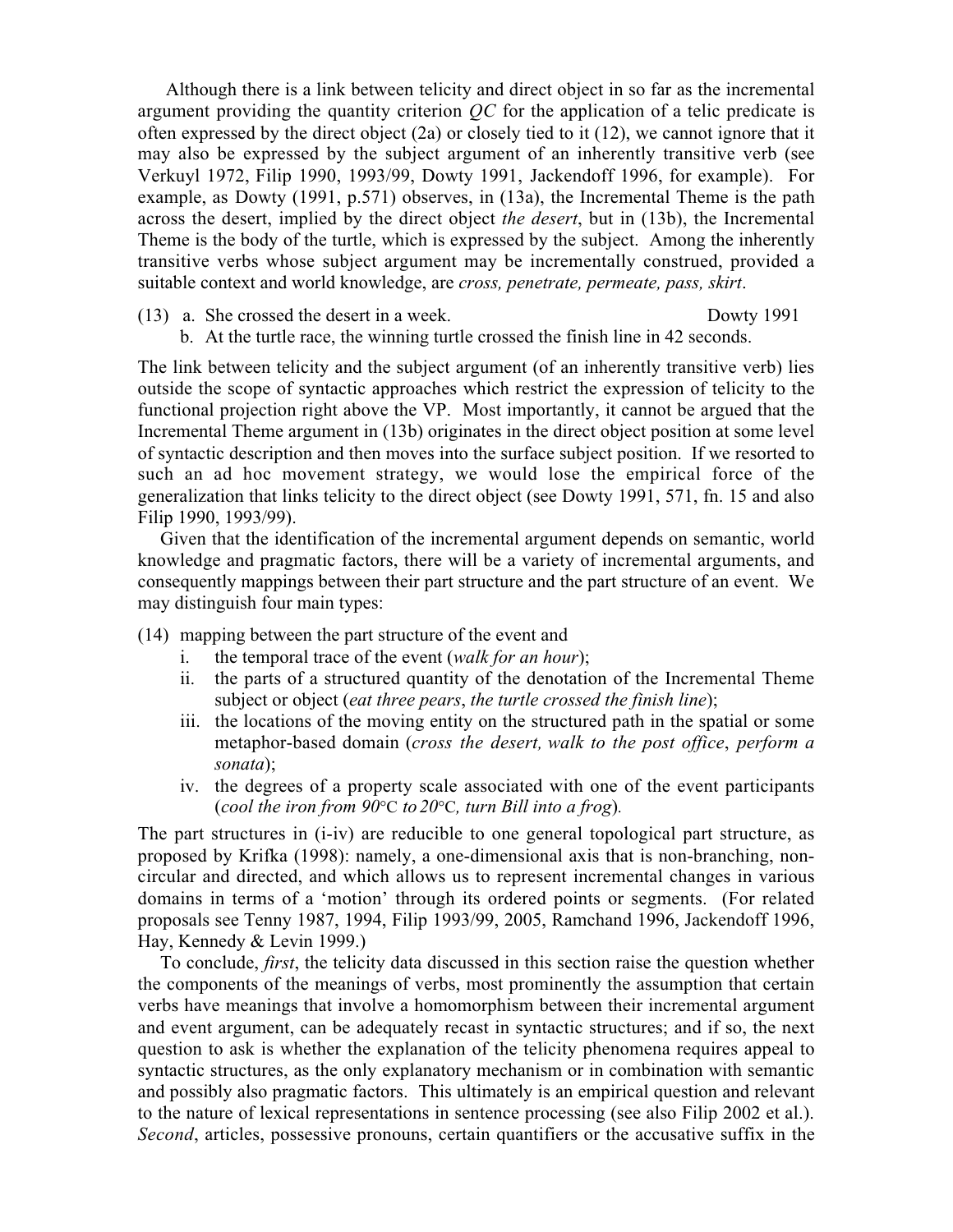direct object NP/DP in Germanic languages cannot be claimed to encode telicity, because they are not consistently and in all of their occurrences linked to the telicity of a VP, but rather may serve as just one among other contributing factors that together result in a telic interpretation of a VP. From this it follows that the semantic and functional overlaps observed between English sentences like (2a) and Russian perfective sentences like (2b), for example, cannot be generalized to direct correspondences between the definite article in the direct object DP in Germanic languages, on the one hand, and perfective aspect of a verb or verbal prefixes in Slavic languages, on the other hand. Similarly, we must reject any direct cross-linguistic correspondences between possessive pronouns, accusative case marking or quantifiers in Germanic languages and the perfective aspect or prefixes in Slavic languages. Consequently, cross-linguistic empirical studies, including acquisitional ones, predicated on such general cross-linguistic correspondences in surface morphology suffer from a basic design flaw.

5. Slavic languages

In this section I will present evidence that challenges the view of Slavic aspect proposed by the syntactic telicity parameter. First, the specifier head agreement between the functional head linked to perfective aspect and the direct object overgeneralizes: In its unconstrained form, it wrongly predicts that all direct objects of perfective verbs are caught in the telic specifier head agreement. At the same time, in those cases in which perfective verbs do indeed have effects on the form and interpretation of their direct objects, the syntactically-based agreement mechanism does not allow us to predict the diversity and full range of such effects, which are modulated by the fine-grained lexical properties of perfective verbs and their prefixes. Second, direct object DP's interact with imperfective verbs, and contribute to the expression of telic predicates by imperfective VP's.

Perfectivity, Prefixes and Direct Objects. As a point of departure, I will take Borer's (2004) proposal, because it provides the most detailed and sophisticated syntactic account of the relevant Slavic data. Its main claims are summarized in (15) (Borer's (38) in Borer 2004, Book II: Chapter 15):

- (15) a. Bare NP's must be strong: their interpretations correspond to DP's with the definite article the or the indefinite a with the widest scope.
	- b. Cardinality expressions and weak quantifiers may not receive a strong interpretation.
	- c. Strong quantifiers are impossible.
	- d. Non-quantity interpretations are impossible.
	- e. Generic interpretation for bare NPs is impossible.

However, each of the generalizations in (15) is violated by some Slavic data. First, contrary to (15c), strong quantifiers can occur in perfective-telic structures, as the Czech example (16a) shows, in which the telic interpretation is reinforced by the resultative phrase 'until nice and crusty'.

|  |                                                | (16) a. Petr $\mathbf{u}$ -pekl <sup>P</sup> | každou                          |                                          | housku pěkně do křupava. | Czech |  |  |  |
|--|------------------------------------------------|----------------------------------------------|---------------------------------|------------------------------------------|--------------------------|-------|--|--|--|
|  | Peter CUL-baked                                |                                              |                                 | each.SG.ACC roll.SG.ACC nicely to crusty |                          |       |  |  |  |
|  | 'Peter baked each roll until nice and crusty.' |                                              |                                 |                                          |                          |       |  |  |  |
|  |                                                | b. Na-trhala <sup>P</sup>                    | *každou                         | jahodu.                                  |                          |       |  |  |  |
|  |                                                |                                              | $CM$ -picked.FEM $*each.SG.ACC$ | strawberry.SG.ACC                        |                          |       |  |  |  |
|  | "She picked a lot of each strawberry."         |                                              |                                 |                                          |                          |       |  |  |  |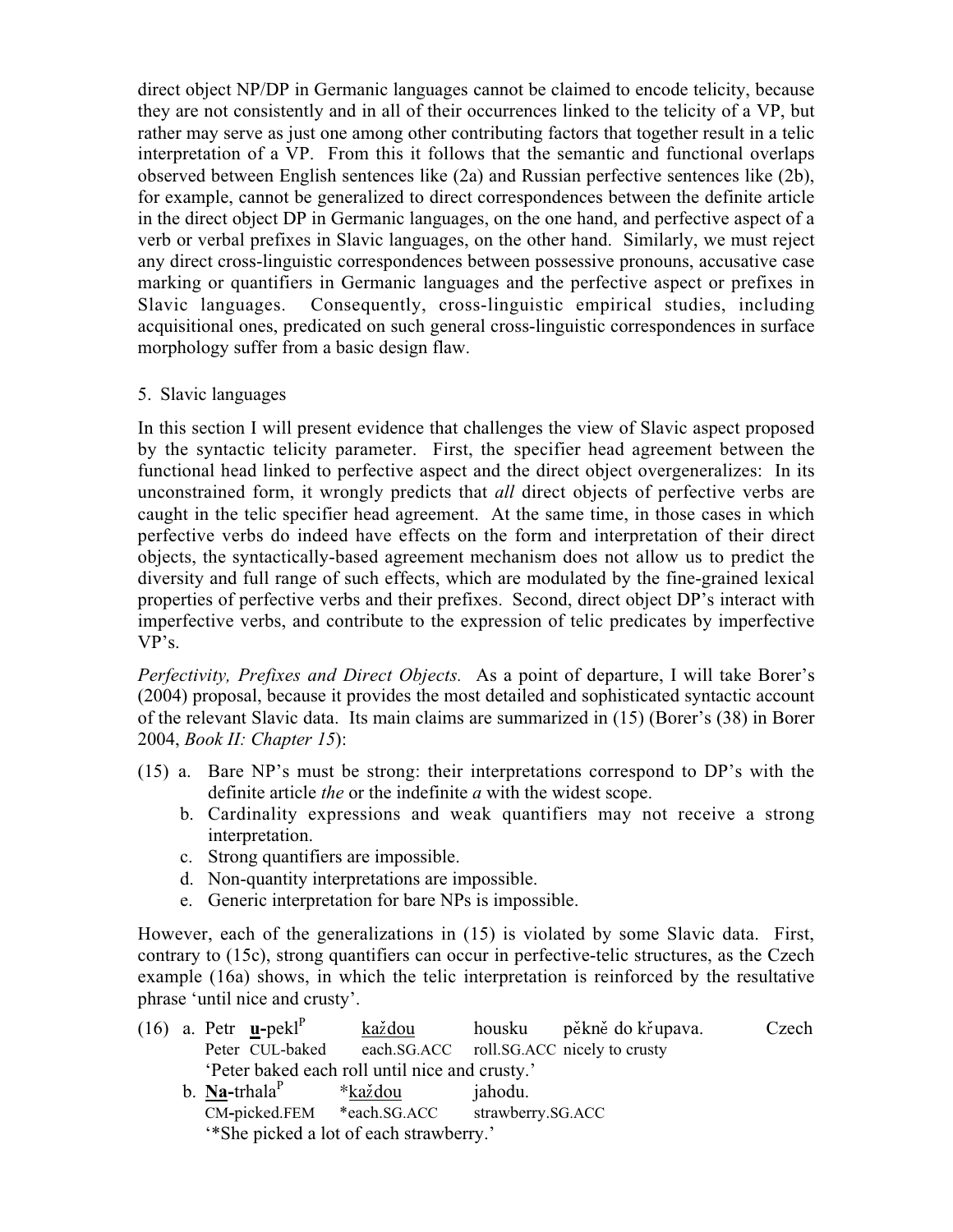The strong quantifier 'each' in (16b) is not excluded by the perfective-telic structure *per* se, but rather by the lexical semantic properties of the cumulative prefix na- (see Filip 2005 and below).

Second, although (15b) holds as a strong preference, as also Bittner and Hale (1995, p.99) observe, it can be overridden in a suitable context, as (17) taken from Polish shows.

(17) Dzieci tworzą koło. Jedno dziecko wejdzie<sup>p</sup> do środka i pokazuje, jak się czuje … 'The children are forming a circle. One child goes into the middle and is showing how it is feeling ...' Polish

Third, as far as (15e) is concerned, generic statements are compatible with the semantics of perfectivity (see Filip & Carlson 1997; for Russian examples see Forsyth 1970, p.120, for instance), and bare nominal arguments of perfective verbs may have a generic interpretation, as the Czech example (18) shows.

(18) Každý rok na začátku dubna přiletí<sup>P</sup> vlaštovky. Czech every year on beginning april in.fly.PRES.3PL swallow.PL.NOM 'Every year, swallows arrive early in April.'

Fourth, (15a) covers (but is not restricted to) the well-known correlation between perfective verbs and referentially specific nominal arguments (see Wierzbicka 1967, Forsyth 1970 and Chvany 1983, to name just a few). On Borer's account, this 'strong' reading is enforced for bare direct objects, when the prefix on a perfective verb is the sole assigner of the 'quantity' value to  $ASP<sub>O</sub>$  and to the direct object in its specifier. Hence, all the direct objects in (19a-b) are predicted to have the 'strong' interpretation, but in fact, only those in (19a) do.

|  |                                                                                                                                                           | $(19)$ a. Ivan s-jel <sup>P</sup>                                                | zakuski i |                              | sup. |  |  |  |  |  |  |  |  |
|--|-----------------------------------------------------------------------------------------------------------------------------------------------------------|----------------------------------------------------------------------------------|-----------|------------------------------|------|--|--|--|--|--|--|--|--|
|  |                                                                                                                                                           | Ivan CUL-ate                                                                     |           | snack.PL.ACC and soup.SG.ACC |      |  |  |  |  |  |  |  |  |
|  |                                                                                                                                                           | 'Ivan ate up (all) the snacks and (all) the soup.'                               |           |                              |      |  |  |  |  |  |  |  |  |
|  |                                                                                                                                                           | b. Ivan $\underline{\mathbf{s}}$ -jel <sup>P</sup> jabloko.                      |           |                              |      |  |  |  |  |  |  |  |  |
|  |                                                                                                                                                           | Ivan CUL-ate apple.SG.ACC                                                        |           |                              |      |  |  |  |  |  |  |  |  |
|  |                                                                                                                                                           |                                                                                  |           |                              |      |  |  |  |  |  |  |  |  |
|  |                                                                                                                                                           | c. Kto-to yabloki <b>pri-nes</b> <sup>P</sup> , no ya prosil <sup>1</sup> gruši. |           |                              |      |  |  |  |  |  |  |  |  |
|  |                                                                                                                                                           | somebody apple.PL.ACC GOAL-brought but I asked pear.PL.ACC                       |           |                              |      |  |  |  |  |  |  |  |  |
|  |                                                                                                                                                           | 'Somebody brought apples but I asked for pears.'                                 |           |                              |      |  |  |  |  |  |  |  |  |
|  |                                                                                                                                                           | d. Tam na-stroili <sup>P</sup> mnogoetažek v stalinskom stile / *dom / *doma.    |           |                              |      |  |  |  |  |  |  |  |  |
|  | there CM-built many.floor.PL.GEN in stalinist style /*house.SG.ACC/*house.SG.GEN<br>'Thoy built a lot of highricos in a stalinist style / *a house there' |                                                                                  |           |                              |      |  |  |  |  |  |  |  |  |

They built a lot of highrises in a stalinist style  $\ell^*$  house there.

(19a) asserts that the event culminated when some specific snacks and some specific portion of soup were consumed in their entirety. The interpretation of the bare arguments 'snacks' and 'soup' here comes close to the interpretation of English NPs with the definite article the, understood as referential definites, in combination with the universal quantifier all or some totality expression like whole, entire or total. The latter implies the exclusion of any 'non-quantity' interpretation, in compliance with Borer's (15b). But contrary to (15a), in (19b) and (19c), the direct objects need not have a 'strong' interpretation. In (19d), the direct object is precluded from having a 'strong' interpretation (i.e., a referentially specific or a wide-scope indefinite interpretation) by the measure prefix na-. In addition, the direct object in (19c) may have a 'non-quantity' interpretation, contrary to (15d). Under the most natural interpretation of (19c), what matters for communicative purposes is the fact that some objects were brought that fit the description 'apples', but their exact identity and quantity is irrelevant.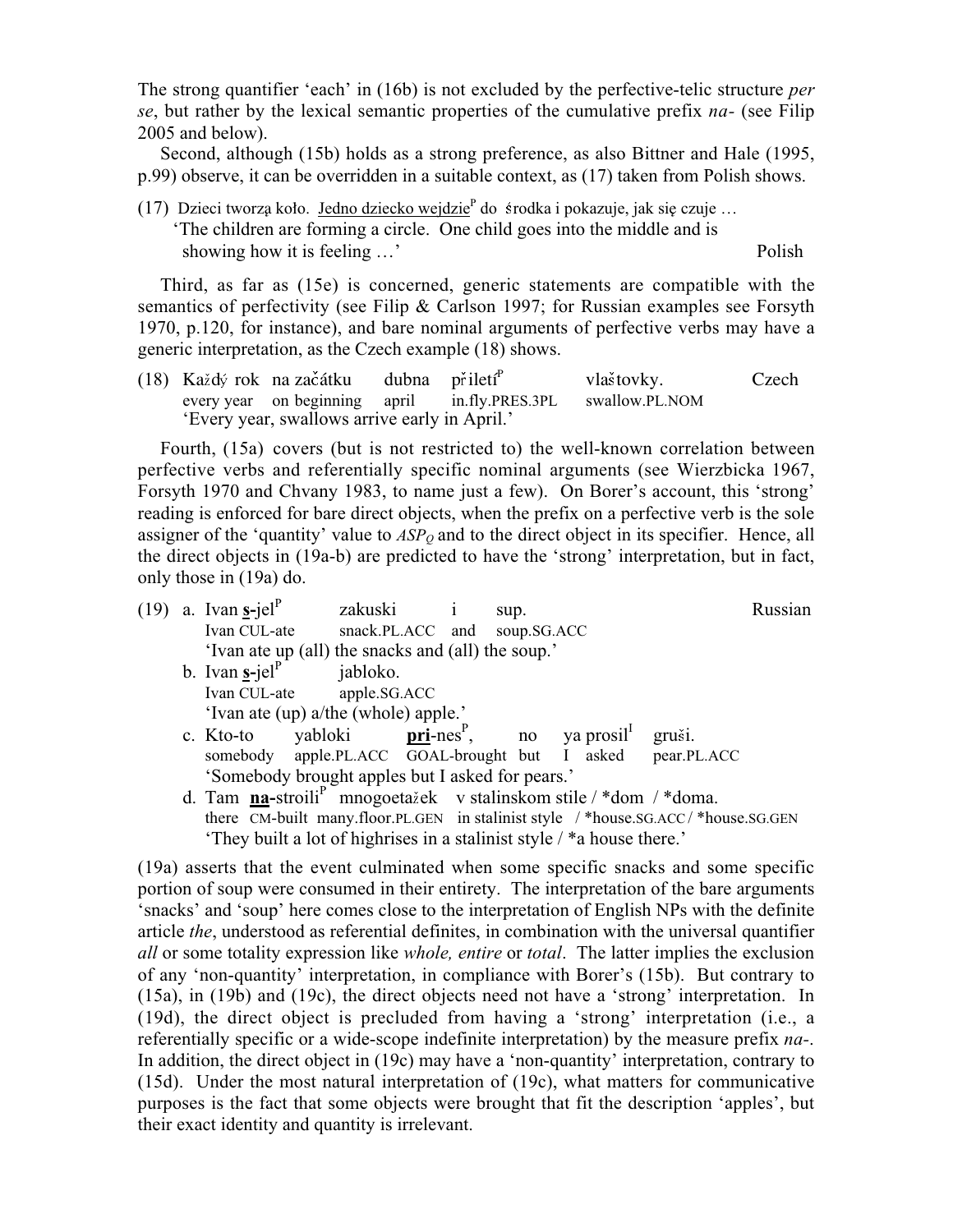Even a brief examination of examples like those in (16)-(19) raises the question whether the influence of perfective verbs on their direct object arguments can be motivated in purely syntactic terms. Within the event-semantic approach to telicity presupposed here, such data can be accounted for by one general semantic constraint, formulated in (20), and some additional assumptions independently needed for the interpretation of nominal arguments in natural languages.

(20) Homogeneous nominal predicates undergo a type shift from the predicative type  $\langle e, t \rangle$  into the maximal (referentially specific) interpretation of the argumental type e via the σ-operator, when they function as Incremental Theme arguments of perfective verbs, provided they are not in the scope of measure, quantificational or modal operators introduced in the same clause.

Since I have discussed (20) and its implications elsewhere (see Filip 1996, 1993/99, 2004a,b, 2005), in what follows I will provide a brief summary illustrated with examples in (19). First, the homogeneity constraint in (20) captures the contrast between (19a) and (19b). Only the homogeneous arguments in (19a) are interpreted as referentially specific, but not the quantized argument in (19b), even though (19a) and (19b) are headed by the same perfective verb *sjel* 'he ate up' that denotes culminated events, hence it is telic. An eating event culminates with respect to some maximal quantity of whatever is consumed, which is denoted by the Incremental Theme argument. The maximal individual in its denotation thus specifies the quantity criterion  $OC$  for the application of a telic predicate (see (5) above), and with respect to which the culmination requirement of a perfective verb like sjel 'he ate up' is characterized. Similarly as Kratzer (2004), I propose we distinguish between the culmination condition specified by the quantity criterion  $OC$  and the culmination requirement. The culmination condition states what has to be the case if the event in question culminates, but it does not imply culmination itself. If the Incremental Theme argument is inherently homogeneous, as in  $(19a)$ , the  $\sigma$ -operator (see Sharvy 1980, Link 1983) picks out the unique maximal entity, which satisfies its description in a given domain of discourse: namely, the maximal sum of ordinary individuals in the standard case of plurals like zakuski 'snacks', and the maximal fusion of all the quantities of stuff in the standard case of mass nouns like  $\sup$  'soup'. The  $\sigma$ operator shifts a common noun like the Russian zakuski 'snacks' from its basic meaning snacks', which is of the predicative type  $\leq e, t$ , to the maximal, and hence referentially specific, interpretation  $\sigma^*$ x.snacks'(x) '(all) the snacks' of the individual type e, the appropriate argumental type. I propose that the  $\sigma$ -operator is a part of a logical representation of a perfective verb like sjel 'he ate up': namely, a local operator over the variable introduced by its Incremental Theme argument, provided it is homogeneous. This makes sense given that the unique maximal (i.e., referentially specific) interpretation of a homogeneous Incremental Theme argument is enforced by the lexical and aspectual properties of a perfective verb like sjel 'he ate up' and nothing else. The  $\sigma$ -operator is here defined only for proper plural (in Link's sense 1983, 1987) and mass predicates.

In (19b), we see that the singular count noun 'apple' need not have a referentially specific interpretation, because its contextual anchoring is not required, when it characterizes the quantity criterion  $QC$  (culmination condition) and culmination requirement of an incremental perfective verb like *siel* 'he ate up'. Count nouns like 'apple' denote atomic entities that can be taken as having an inherent cardinality measure ONE-NATURAL-UNIT as part of their lexical structure, which amounts to an inherent quantity criterion  $QC$ . Their argumental interpretation in perfective sentences like (19b)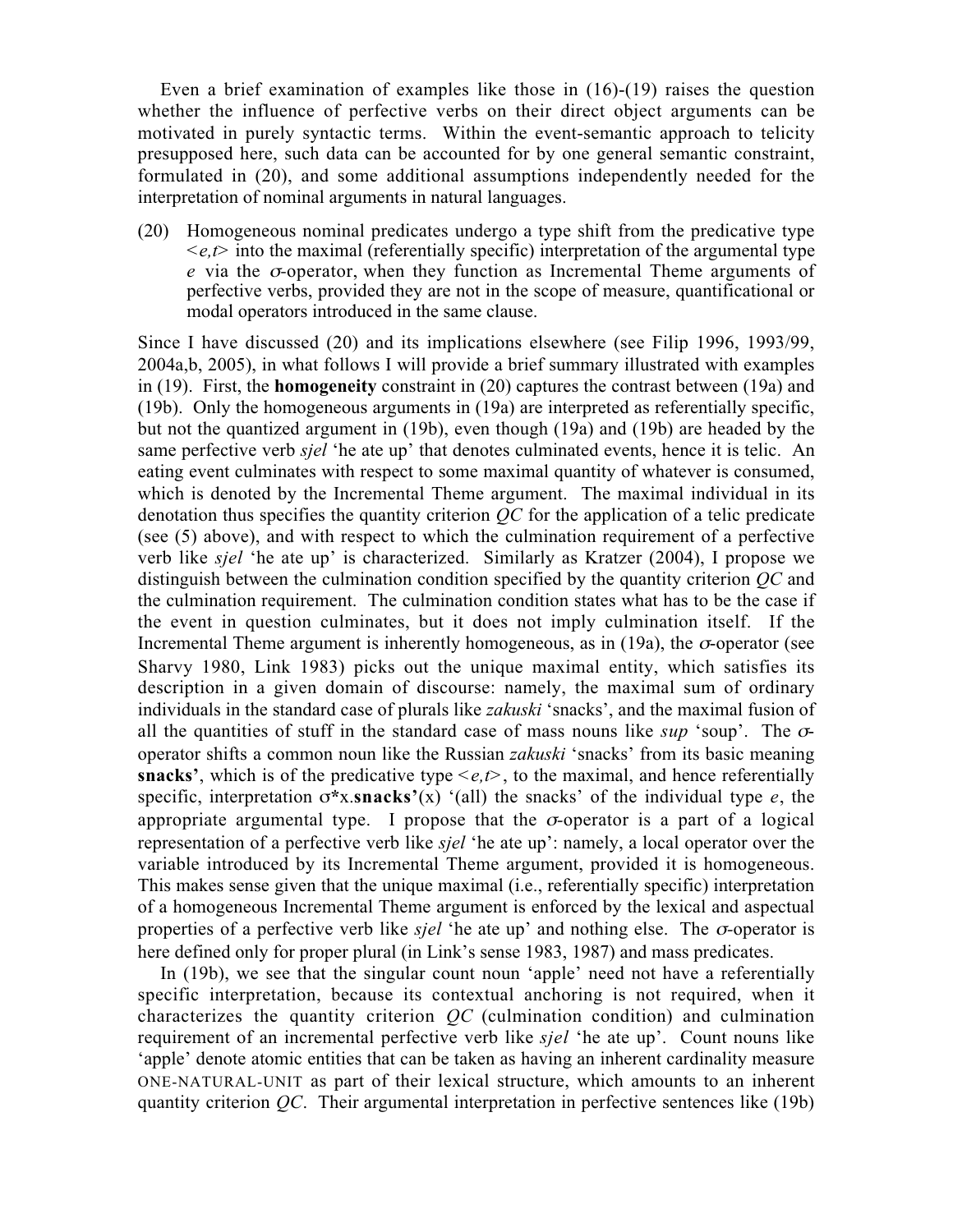is derived from predicative interpretation by means of one of the two covert type-shifters,  $\vec{J}$  and  $\iota$ , depending on the context (see also Filip 2005).

Second, (20) sharpens the well-known correlation between perfective verbs and referentially specific nominal arguments by restricting it to perfective verbs and their Incremental Theme argument. Other arguments of perfective verbs need not be interpreted in this way: cp. Russ. *Ivan po-mešal* (pf.) sup - 'Ivan stirred (the/some) soup',

'Ivan did some soup-stirring', Kak to raz ya <u>u</u>-víděl (pf.) devuški na ulice - 'Suddenly, I saw (some) girls on the street.' Now, just like *sjel* 'he ate up' in (19a), *prines* 'he brought' in (19c) denotes culminated events, it is telic. However, in (19c), the culmination requirement of prines 'he brought' is related to the maximal extent of the implicit path associated with the described motion event and its goal, and not to the maximal individual that satisfies the description of the direct object 'apples'. Therefore, 'apples' in (19c) need not have the unique maximal, or 'strong' (in the sense of Borer's (15)) interpretation. Instead, it is here most likely interpreted as a property-denoting indefinite, which amounts to a non-quantity interpretation, contrary to both (15a) and (15d). This naturally follows assuming that 'apples' does not stand in the Incremental Theme relation to the perfective verb prines 'he brought'.

Third, according to (20), the referentially specific interpretation of homogeneous Incremental Theme arguments of perfective verbs may be preempted if they are in the scope of a measure, quantificational or modal operator introduced in the same clause. Such operators may be introduced by verbal prefixes. This point is illustrated by the difference between  $s$ - in (19a) and  $na$ - in (19d). They are attached to the imperfective verb stems 'eat' and 'build', respectively, which belong to the same general class of verbs taking an Incremental Theme argument, and yet only the homogeneous Incremental Theme argument in (19a) must be interpreted as referentially specific, but in (19d) it is enforced to have a non-specific indefinite interpretation, contrary to (15a). One way of analyzing the use of  $na$ - in examples like  $(19d)$  is in analogy to the semantics of nominal measure phrases, as I propose (see Filip 2000, 2005 and elsewhere). It may be represented as in (21):

(21)  $NA_{CM} \rightarrow MS\{\lambda x[\mu_C(x) = n_C]\}\wedge n_C \geq C_C$ Maximally separated (MS) sums of  $x$  to the amount of some contextually specified number  $n_c$  such that there are  $n_c$  of contextually specified measure units  $\mu_c$  and  $n_c$  meets/exceeds the contextually specified standard of comparison  $C_{\text{C}}$ . Presupposition:  $C<sub>C</sub>$  is considered to be a high estimate.

In combination with the imperfective stem like 'build', *na*- derives a perfective verb with the meaning of approximately 'to build a lot of x' or 'to build a (sufficiently/exceedingly) large quantity of x'. The variable x is assigned as its value some plural or mass individual introduced (i) by the Incremental Theme argument, 'highrises' in (19d), or (ii) by the Theme argument, understood as designating the moving participant in a described eventuality. (Examples can be found in Filip 2005.) Proposing that the prefix *na*- has the semantics of a measure phrase in verbs like *nastroit'* 'to build a lot of x' has the advantage that it allows us to straightforwardly motivate two important properties of the nominal argument that  $na$ - targets. First, it cannot be a singular count argument, as  $(19d)$  shows. Second, since measure phrases generally behave like indefinites (see also Landman 2004 and elsewhere), the argument targeted by  $na-$  cannot be strongly quantified, as we see in (16b). It can also be shown that the nominal argument targeted by a measure prefix like na- is scopally inert, i.e., the measure prefix na- and the nominal argument targeted by it must take scope with the predicate, and cannot take scope over any other scope taking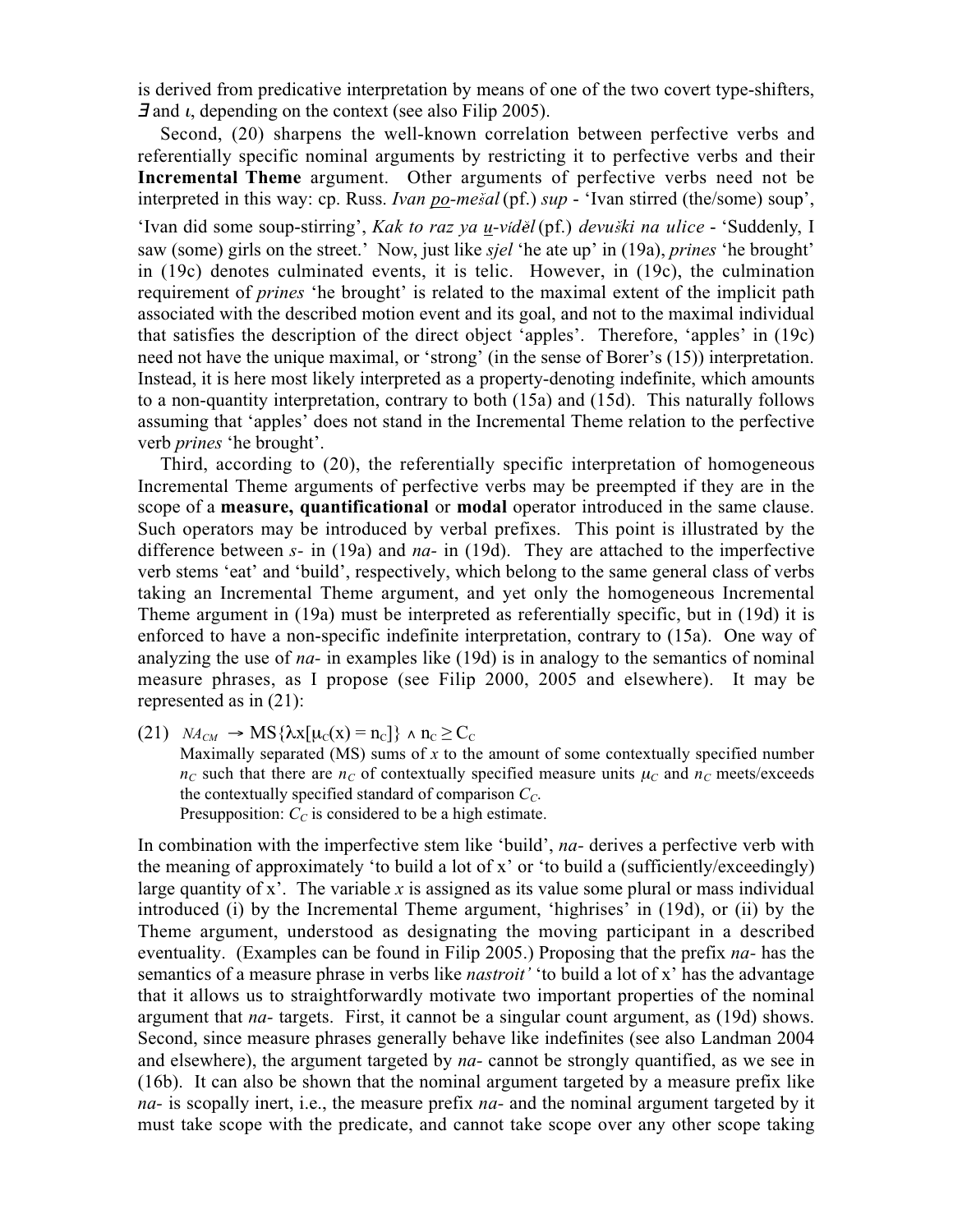operator or quantifier in a sentence. This behavior is generally taken to be characteristic of non-specific indefinites, including those that are incorporated. Hence, properties of prefixes with a measure function bear on the general discussion regarding the crosslinguistic variation in the semantics (and syntax) of NP's/DP's, and the semantic typology of indefinites in particular (see Farkas 2002, Chung and Ladusaw 2003, Farkas and de Swart 2003, Carlson 2003, to name just a few recent studies).

The above observations have two important theoretical implications, which are directly relevant to the role of the system of prefixation in the grammar of Slavic languages. First, Slavic verbal prefixes have uses related to the notion of 'quantity' in the widest sense, which directly concern some quantitative dimension of an expressed event, often denoted by one of the verb's nominal arguments. Such quantity uses can be specifically related to cardinality/measure, distributivity or totality (maximality exhaustivity), and their behavior can be characterized in terms of the following working hypothesis, as Filip (2001) proposes:

(22) Verbal prefixes in Slavic languages may express as a part of their meaning cardinality/measure, distributivity or totality (maximality, exhaustivity). They do not express proportional notions of quantification.

The hypothesis implies that verbal prefixes in Slavic languages do not require tripartite structures for their representation, unlike proportional or essentially quantificational (strong) operators.

Second, the observation that Slavic verbal prefixes have uses involving notions related to quantity (in the widest sense) provides an independent additional argument in support of the claim that the system of Slavic verbal prefixation is best not viewed as an inflectional system of perfective marking. (For other arguments see Spencer 1991 and Filip 1993/1999, 2000.) For example, Borer (2004) proposes that Slavic prefixes phonologically spell out the (functional) telic head feature of  $ASP<sub>O</sub>$ , uniformly interpreted in terms of the 'quantity' feature, much on a par with the way in which the past tense inflection  $-e$ d in English is the phonological spell out of a past tense head feature. However, clear instances of inflectional morphemes in natural languages are neutral with respect to quantity in space or time (see Talmy 1985 and elsewhere). Moreover, notions related to cardinality/measure, distributivity and totality (maximality) are typically conveyed by determiners and measure expressions within NP's/DP's, which are not inflectional in nature. Instead, in a number of typologically unrelated languages, such notions are conveyed by a variety of lexical operators that are directly applied to a verbal lexical predicate (see Partee 1995, Bach et al. 1995 and references therein). They typically have other additional content (spatial, temporal or manner related, for example) and induce morphological, syntactic and semantic changes in the argument structure of the predicate (see Partee 1995). Slavic verbal prefixes are operators of this type. They have all the hallmark properties of derivational morphemes, which clearly set them apart from inflectional morphemes in general, and from inflectional morphemes used for the expression of grammatical aspect, such as the imperfective suffix in Slavic languages or the French imparfait and passé simple suffixes.

There are also intriguing similarities between the Slavic and Germanic system of prefixation suggesting that the decisive parametric difference between Slavic and Germanic languages in the encoding of telicity cannot be located at the level at which prefixes are applied to verb stems. Once we examine the class of Slavic prefixes as a whole, we see that there is no more reason for Slavic prefixes to be taken as spelling out the functional head feature 'quantity' or '[telic]' than there is for Germanic prefixes. Put differently, there is no systematic correlation between Slavic prefixes and telicity of verbs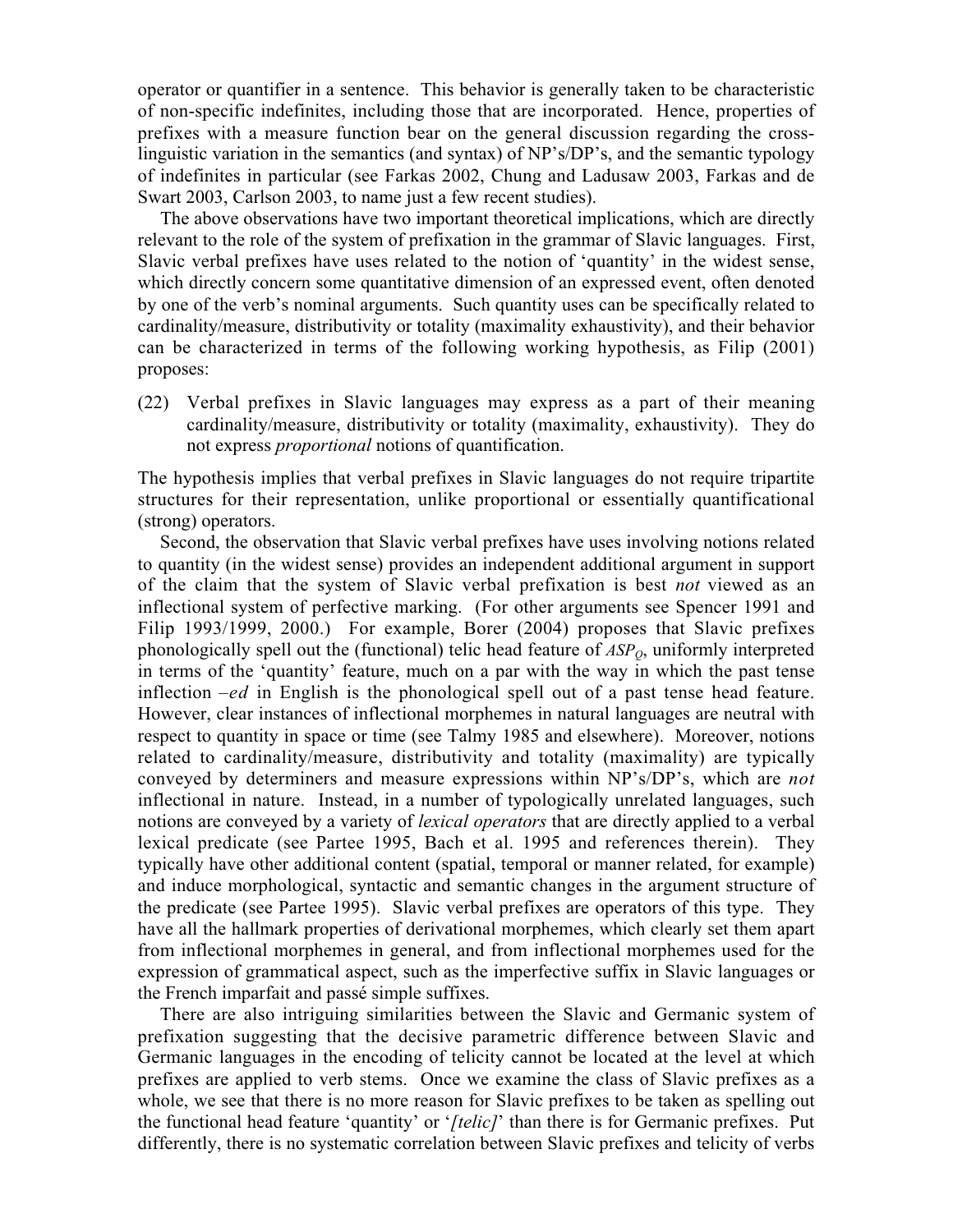(see also Filip 2001, 2004a,b), just as there is no systematic correlation between Germanic prefixes and telicity of verbs (as Kratzer 2004 shows for German). Let me just briefly mention two arguments. First, let us compare Russian examples in (23) with German ones in (24):

- (23) a. **Po**-stroil<sup>P</sup> dom u morya. CUL-built house.SG.ACC at sea
- (24) a. die Blätter be-schreiben b. neue Anwälte be-auftragen 'to cover (all) the pages with writing' 'to commission new lawyers'
- b. V vašix slovax ja  $\underline{\mathbf{po}}$ -čuvstvoval<sup>P</sup> uprëk.<br>in your words I PO-felt reproach.SG.ACC 'He built a house by the sea.' 'I felt a reproach in your words.'
	- the.PL.ACC page.PL.ACC BE-paint new.PL.ACC lawyer.PL.ACC BE-commission

The result of applying the Russian po- to a verb of creation, as in po-stroil 'he built' in (23a), is standardly taken to be telic. Similarly, the German  $be$ - in (24a) is attached to the verb of creation schreiben 'to write' and derives a telic verb. But in the Russian (23b) (taken from Rassudova 1984) and the German (24b), po- and be- form a prefixed verb that is not telic. The prefixes  $po$ - and  $ab$ - illustrate a behavior that is characteristic for prefixes in Slavic and Germanic languages as a whole class: namely, they have uses in which they derive telic verbs, but also uses in which they derive verbs that are not telic. Slavic and Germanic prefixes are also alike in so far as they exhibit polysemy and homonymy, not all prefixes attach to all verbs, their effects on the lexical semantics of verbs are often unpredictable, the combination 'prefix+base' is often not transparently compositional, but often partly or fully lexicalized.

Second, what has not been integrated into syntactic parametric accounts is the observation that Germanic languages have a way of encoding the VP telicity by the prefix on the verb, and not by the DO-DP, whereby the DO-DP must participate in the 'telic concord' with the verb, and not vice versa. For example, in (24a), the telicity feature is directly assigned by *be*- to the prefixed verb *be-schreiben* 'to cover (all) the x with writing', which in turn enforces the maximality interpretation of the Incremental Theme argument 'pages', just as the Russian prefixed verb sjel 'he ate (up)' does with respect to its Incremental Theme zakuski 'snacks' in (19a). Since German has overt articles, the maximal interpretation of the direct object is obligatorily marked by the definite article die 'the'. In English, certain particle verbs have a similar maximality effect: cp. He drank up (all) the wine vs. \*He drank up wine vs. He drank (the) wine. What we observe in German is thus the same type of unidirectional agreement relationship between the verb and its direct object DP that is taken to be restricted to Slavic languages only. Now, it could be objected that it is the definite article die 'the' in the direct object DP, and not the prefix be-, which is the source of VP telicity. Such an objection can be easily invalidated. The absence of the prefix sanctions the omission of the definite article, as we see in *Briefe* schreiben 'to write letters'. It also sanctions the alternation of the VP between the atelic and telic interpretation, even if the definite article is present: cp. die Briefe stundenlang /in einer Stunde schreiben 'to write the letters for hours / in an hour.' Recall that definite descriptions on their own cannot trigger the telicity of the VP, as has been argued above.

We also observe that this type of agreement relationship between verbs and their direct objects in Germanic languages requires the same semantic grounding as in Slavic languages: namely, it only applies to verbs and their Incremental Theme arguments, and not to other arguments. In contrast to (24a), in (24b) we see that be-auftragen 'to commission' does not enforce the maximality interpretation of the direct object requiring the presence of the definite article. (24b) does not (necessarily) mean 'to commission (all) the new lawywers' that there are in the domain of discourse. The lack of the maximality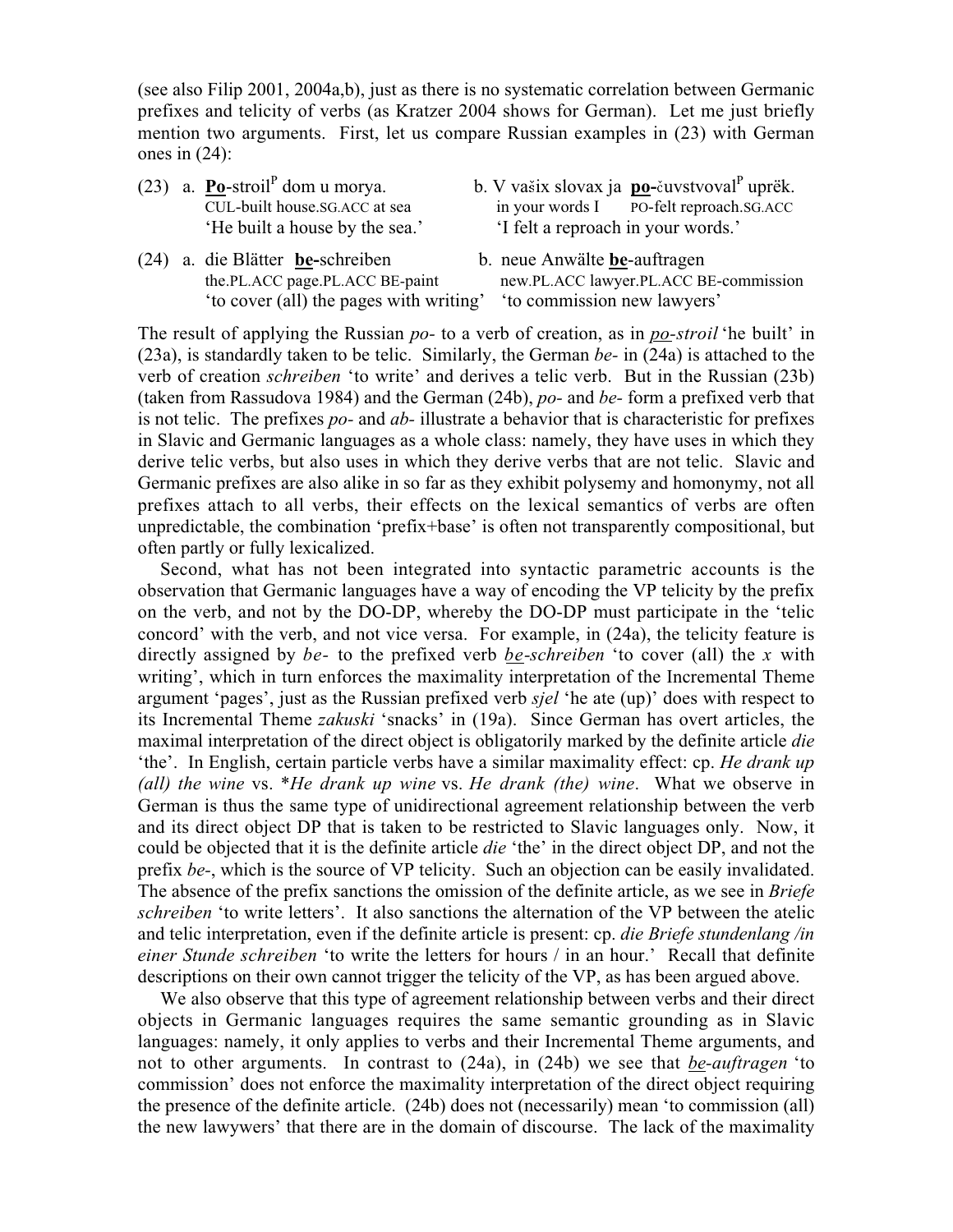interpretation can be here motivated along similar lines as in Slavic languages: beauftragen 'to commission' is atelic and Anwälte 'lawyers' is not linked to the Incremental Theme.

Telicity of Imperfective VP's in Slavic languages. Let us first consider the contrast between Russian imperfective sentences in (25) and (26).

| $(25)$ a. Ivan jest <sup>1</sup> grušu. |                       |     |                                              | b. Ivan vidit <sup>I</sup> (každoj) stakan vody / tri gruši. |           |       |  |  |  |
|-----------------------------------------|-----------------------|-----|----------------------------------------------|--------------------------------------------------------------|-----------|-------|--|--|--|
|                                         | Ivan eats pear.sg.ACC |     |                                              | I. sees (each) glass.sG.ACC water.sG.GEN / three pear.PL.ACC |           |       |  |  |  |
| 'Ivan eats / is eating                  |                       |     | 'Ivan (right now) sees each glass of water / |                                                              |           |       |  |  |  |
| a/the/some pear.'                       |                       |     | a/the/some glass of water / three pears.'    |                                                              |           |       |  |  |  |
| $(26)$ Ivan jest <sup>1</sup> ves'      |                       | sup | $\overline{\text{tri}}$                      | gruši                                                        | / tarelku | supa. |  |  |  |

Ivan eats whole.SG.ACC soup.SG.ACC / three pear.SG.ACC / plate.SG.ACC soup.SG.GEN 'Ivan eats a/the whole portion of soup / three pears / a plate of soup.'  $(\# \dots)$  is eating  $\ldots$ )

Although Russian imperfectives can generally be used to express statements about ongoing particular eventualities, i.e., can have a progressive interpretation, this interpretation is unproblematic only in (25a,b), while in (26) it is considered odd or even ungrammatical (see Jakobson 1936, Paducheva 1998, 2003, among others). Speakers who accept it in (26) also observe that it requires considerable interpretive effort. Instead, (26) is naturally understood as expressing a generic habitual statement. For example, Ivan jest tri gruši in (26) is readily interpreted as 'Ivan eats three pears (everyday, usually, etc.)'. This interpretation strongly suggests that Ivan finishes eating all three pears at each relevant occasion from which one infers the expressed regularity. But this means that the logical representation of the above sentence will have the generic operator taking scope over a telic predicate, approximately  $\lambda x, e(\text{eat'}(e) \wedge \text{three-pears'}(x) \wedge \text{INC.TH}(e) = x)$ .

The existence of a telic predicate in the logical representation of a Russian imperfective can be empirically confirmed by the observation that it is compatible with time-span adverbials like v den' 'in a day', as we see in  $(27a,b)$ .  $(27a)$  has a generic dispositional meaning: namely, if you give Ivan a bottle of vodka, he can drink it all in one day, on any given suitable occasion. (27a) contains the secondary imperfective verb vypivaet (ipf.) 'drinks (up)', 'is drinking (up)', because some native speakers prefer it to the simple (underived) imperfective verb  $p'et$  (ipf.) 'drinks', 'is drinking' in generic contexts like (27a). (See more below.) (27b) expresses a generalization over a plurality of particular writing events, whereby each involves a different paper in the plurality denoted by the bare plural 'papers', and each paper took one day to complete. *V den'* 'in a day' here takes scope over a telic predicate: approximately  $\lambda x, e$ (drink'(e)  $\wedge$  one-bottlevodka'(x)  $\land$  INC.TH(e) = x) in (27a) and  $\lambda x$ ,e(write'(e)  $\land$  one-paper'(x)  $\land$  INC.TH(e) = x) (27b). In contrast, in (27c),  $v$  den' 'in a day' is ungrammatical, because p'et vodku 'drinks vodka' cannot be construed as involving a telic predicate in its representation.

|  |                                                              |                                     |  |  | (27) a. V den' Ivan $p'et'$ / vy-pivaet <sup>I</sup> |        | butylku | vodki.                     |  |  |  |
|--|--------------------------------------------------------------|-------------------------------------|--|--|------------------------------------------------------|--------|---------|----------------------------|--|--|--|
|  |                                                              |                                     |  |  | in day I. drink.PRES.3SG / PREF-drink.IPF.PRES.3SG   |        |         | bottle.SG.ACC vodka.SG.GEN |  |  |  |
|  | 'Ivan drinks (is able to drink) a bottle of vodka in a day.' |                                     |  |  |                                                      |        |         |                            |  |  |  |
|  |                                                              |                                     |  |  | b. Ivan vsegda $pisal1$ doklady v odin den'.         |        |         |                            |  |  |  |
|  |                                                              |                                     |  |  | Ivan always wrote paper.PL.ACC in one day            |        |         |                            |  |  |  |
|  | 'Ivan always wrote his papers in one day.'                   |                                     |  |  |                                                      |        |         |                            |  |  |  |
|  |                                                              | c. $*V$ den' Ivan p'et <sup>1</sup> |  |  |                                                      | vodku. |         |                            |  |  |  |
|  |                                                              |                                     |  |  | *in day Ivan drink.IPF.PRES.3SG vodka.SG.ACC         |        |         |                            |  |  |  |
|  |                                                              | *'Ivan drinks vodka in a day.'      |  |  |                                                      |        |         |                            |  |  |  |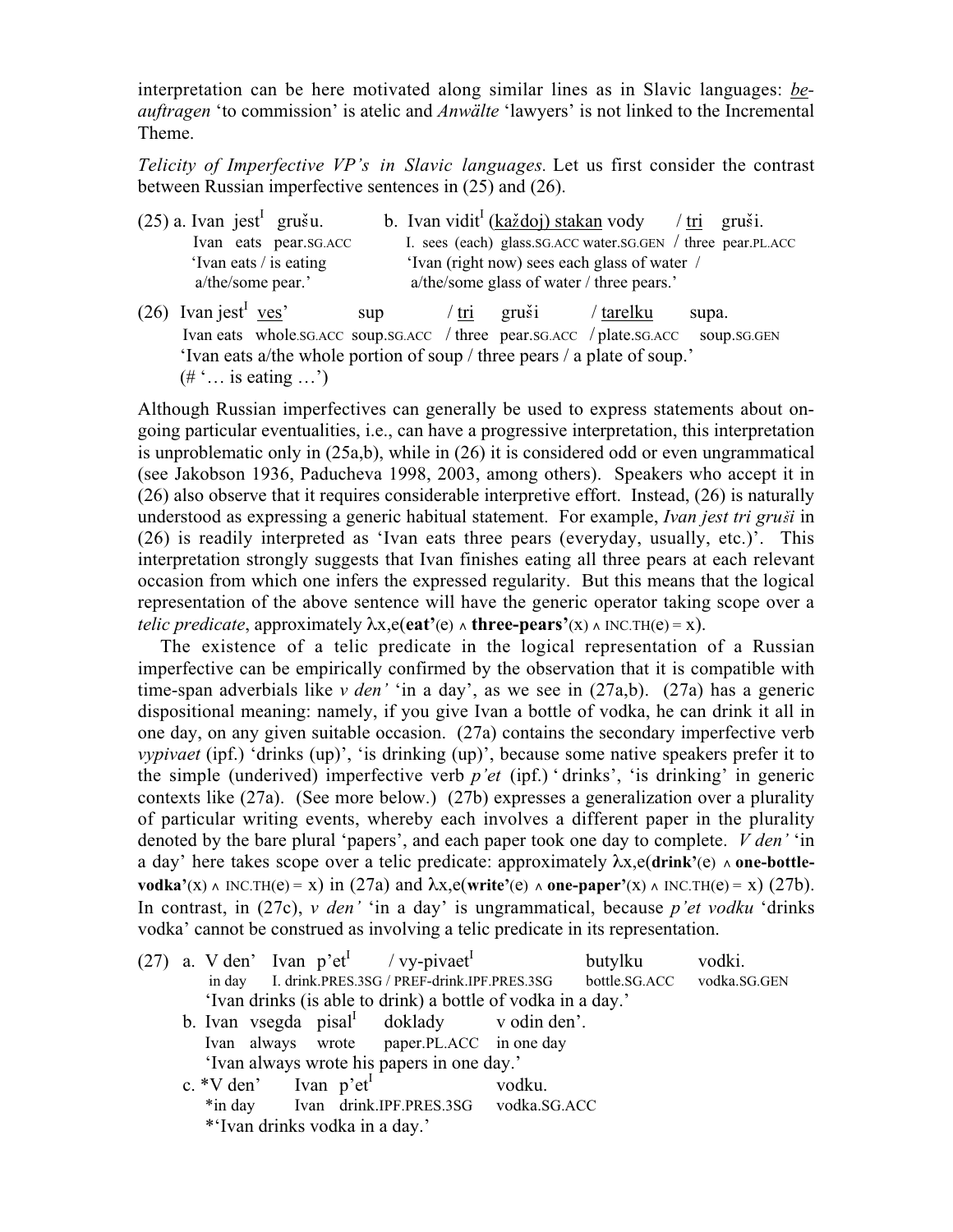Going back to Russian imperfectives like (26), what makes them unacceptable or odd in their progressive interpretation is the presence of a telic predicate of a particular type in their logical representation:

(28) A telic predicate that is generated by means of (i) a quantized Incremental Theme argument (ii) with an overt measure phrase and/or a determiner quantifier, is unacceptable in a sentence with a progressive interpretation, or it reduces the range of its interpretive possibilities.

Notice that overtly measured and quantified direct objects that are not linked to the Incremental Theme license a progressive interpretation of a sentence, as we see in (25b), and singular count Incremental Themes like 'pear' in (25a) do so, as well, even though they form telic predicates. If (28) is correct, it should also apply to sentences formally marked to express progressivity, a subcategory of the imperfective category (see also Comrie 1976). This prediction is borne out by English progressives, as we see in (29):

- (29) a. John was eating #the whole cake / three pears when I arrived.
	- b. John was eating a pear when I arrived.
	- c. John was holding three pears / the whole cake when I arrived.

There seems to be a general agreement that a progressive sentence like *John was eating* the whole cake is odd (see Kearns 1991, p.290 and Zucchi 1999, p.205, fn.15). However, with a special affective emphasis, it is acceptable: cp. *Look! He is eating the whole cake!* (see also Zucchi 1999, p.206, fn.15). According to Mittwoch (1988), the cardinal quantifier three excludes the sequential reading of 'in the midst of eating of one out of what later turned out to be three pears', but allows for the simultaneous or futurate reading of (29a). (A somewhat different view can be found in Zucchi 1999.) In general, English progressives are not commonly used for the expression of generic statements, unlike Russian imperfectives. The generic interpretation of (29a) is acceptable, provided it has the appropriate affective intonation, most commonly related to reproach or accusation: cp. You are always eating the whole cake by yourself!

Interestingly, Russian and English differ with respect to which type of a quantized Incremental Theme argument will interfere with the progressive interpretation. Ivan p'et stakan vodky is odd or unacceptable if it is meant to convey what the perfectly acceptable English progressive John is drinking a glass of vodka does (see Paducheva 2003). There will be thus language-particular constraints specifying the details of  $(28)$ .

Telicity of English predicates like eat the whole cake and eat three pears in the scope of PROG in (29a), is straightforwardly predicted by the principle of aspectual composition (9). I propose it also applies to Russian imperfectives like those in (26), and accounts for their telicity. From this it follows that a Russian imperfective predicate like *jest' tri gruši* 'to (be) eat(ing) three pears' and its close perfective correspondent sjest' tri grußi 'to eat (up) three pears' share the telic predicate  $\lambda x, e(\text{eat'}(e) \wedge \text{three-pears'}(x) \wedge \text{INC.TH}(e) = x)$ (roughly) in their respective logical representations (see also Filip 1993/99 and elsewhere). Claiming that this is not the case would imply that either (i) Russian verbs like *jest'* (ip.f) and *sjest'* (pf.) have very different lexical semantic properties than the corresponding English verbs like *eat* and *eat up* do, i.e., they do not involve object-event mappings, as defined in (8) (or however else defined), or (ii) Russian quantified DP's like tri gruši have denotations different from the denotations of *three pears* in English, i.e., they are not quantized. Both (i) and (ii) are highly implausible, and their inclusion into the grammar of Slavic languages would be associated with a high cost and very low explanatory gains. This leads me to the following conclusion (see Filip 1993/99 and 1997 for other supporting arguments):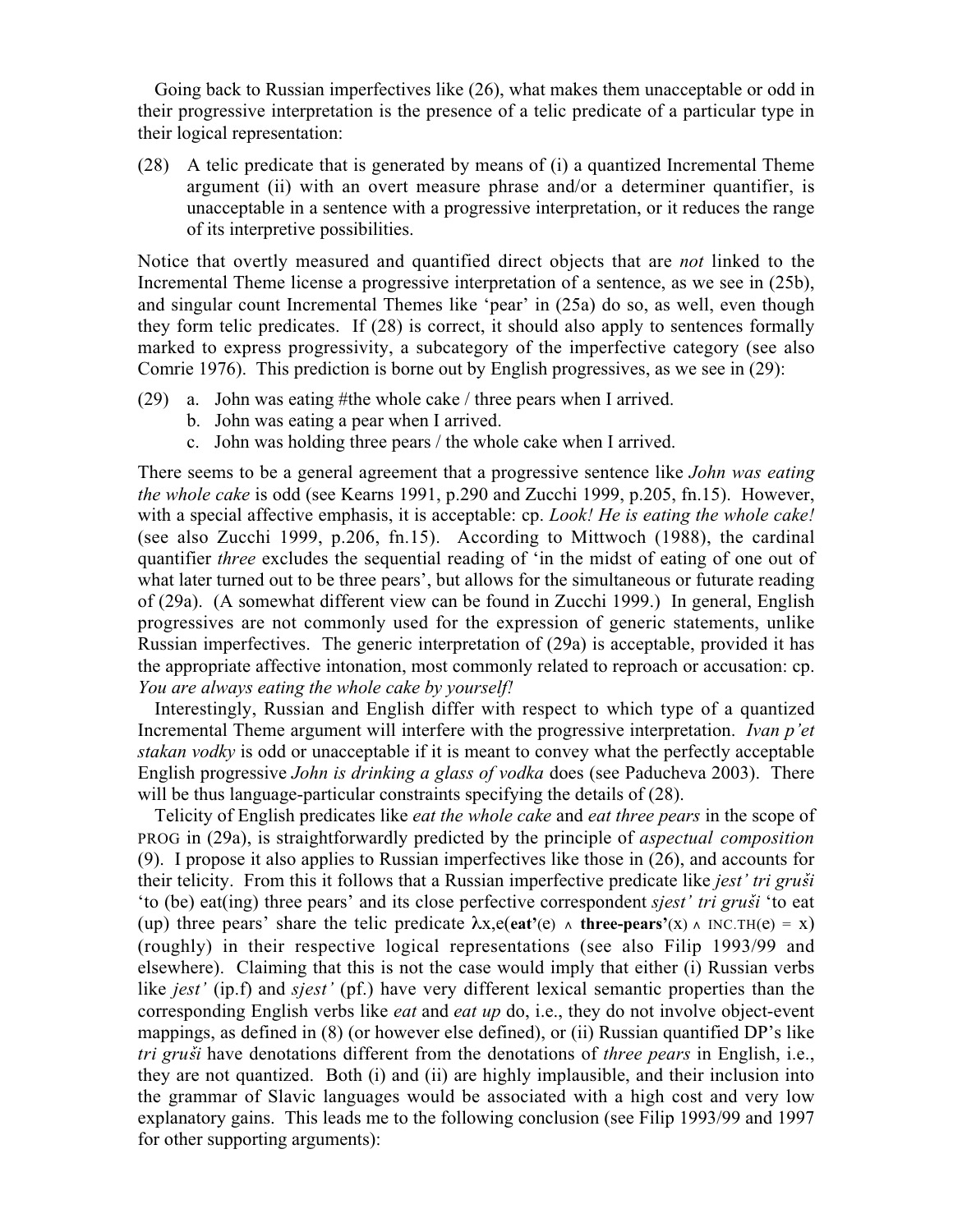- (30) a. The result of composing an imperfective verb with a quantized Incremental Theme argument is a telic predicate, following the standard principle of aspectual composition (see (9) above).
	- b. Imperfective VP's in Slavic languages express telic predicates.

To the extent that one subscribes to the validity of the arguments for the usefulness of the Incremental Theme relation in motivating the influence of perfective verbs on the interpretation of nominal arguments, as proposed in (20) (and similar proposals in Krifka 1986, 1992 and Filip 1993/99), then one should also accept arguments showing that it plays a role in the interaction between imperfective verbs and their nominal arguments.

However, (30a) and (30b) are in principle excluded by the syntactic telicity parameter. For example, in Borer's (2004, Book II, Chapter 15) proposal, all imperfectives are uniformly atelic, and atelicity corresponds to the lack of  $ASP<sub>Q</sub>$ . Therefore, there is no syntactic structure over which the requisite agreement relation could be defined to mediate between imperfective verbs and their direct objects. Consequently, any interactions between the two we may observe, as in Russian examples in (26) and (27), are entirely determined by world knowledge and not by the grammar of Slavic languages, as Borer argues. Now, this amounts to delegating the knowledge that characterizes the Incremental Theme relation entirely to pragmatics: For example, the knowledge that the extent of an eaten object is typically incrementally tied to the extent of an eating event, but the extent of a stimulus object is not necessarily tied to the extent of a perception event in this way.

To this it may be replied that our understanding of how we classify states of affairs as an eventuality of a certain type, an eating, a seeing, a climbing, a laughing, is constitutive of an eventuality type in the formal theory of event semantics. The classification into eventuality types is directly related to our knowledge about how participants normally, typically function in given eventualities. A certain subset of such relations between participants and eventualities is standardly taken to characterize thematic relations, and partly motivate the membership of verbs in coherent lexical semantic classes. On my account (and also on Krifka's 1986, 1992 and elsewhere; as well as on Dowty's 1991, for example), the Incremental Theme relation in the thematic argument structure of eat, but not see, captures the systematic and grammatically relevant lexical semantic difference between the classes of verbs to which eat vs. see belong. Moreover, if we discard the notion of 'Incremental Theme' from the grammar of natural languages, then the question arises which explanatory mechanism motivates the observed difference between Russian imperfectives like (25) vs. (26), and the difference in the acceptability of time-span adverbials in (27a,b) vs. (27c). If such differences were just a matter of pragmatics, they should be cancelable in a suitable linguistic and/or extra-linguistic context, but they are not.

Perfective and Imperfective Aspect ('Outer Aspect') vs. Telicity ('Inner Aspect'). In contrast to the claim inherent in most syntactically-based parametric accounts of telicity, we have seen that atelicity cannot be taken as the meaning of the formal category of imperfectivity (see (30a,b)) and telicity is best not viewed as the uniform semantics of perfective morphology (see (23b)). Therefore, as I propose (see also Filip 1993/99, 2000, 2004a,b), the semantics of the operators of grammatical aspect, perfective PF and imperfective IPF, is orthogonal to the semantic distinction 'telic vs. atelic'. Their semantic contribution is calculated at the propositional level of semantic description, which corresponds to the syntactic IP level. PF and IPF each can take scope over atelic and telic predicates. The domain of telicity comprises levels of semantic description that are 'lower' than the syntactic IP level (see Section 3 above).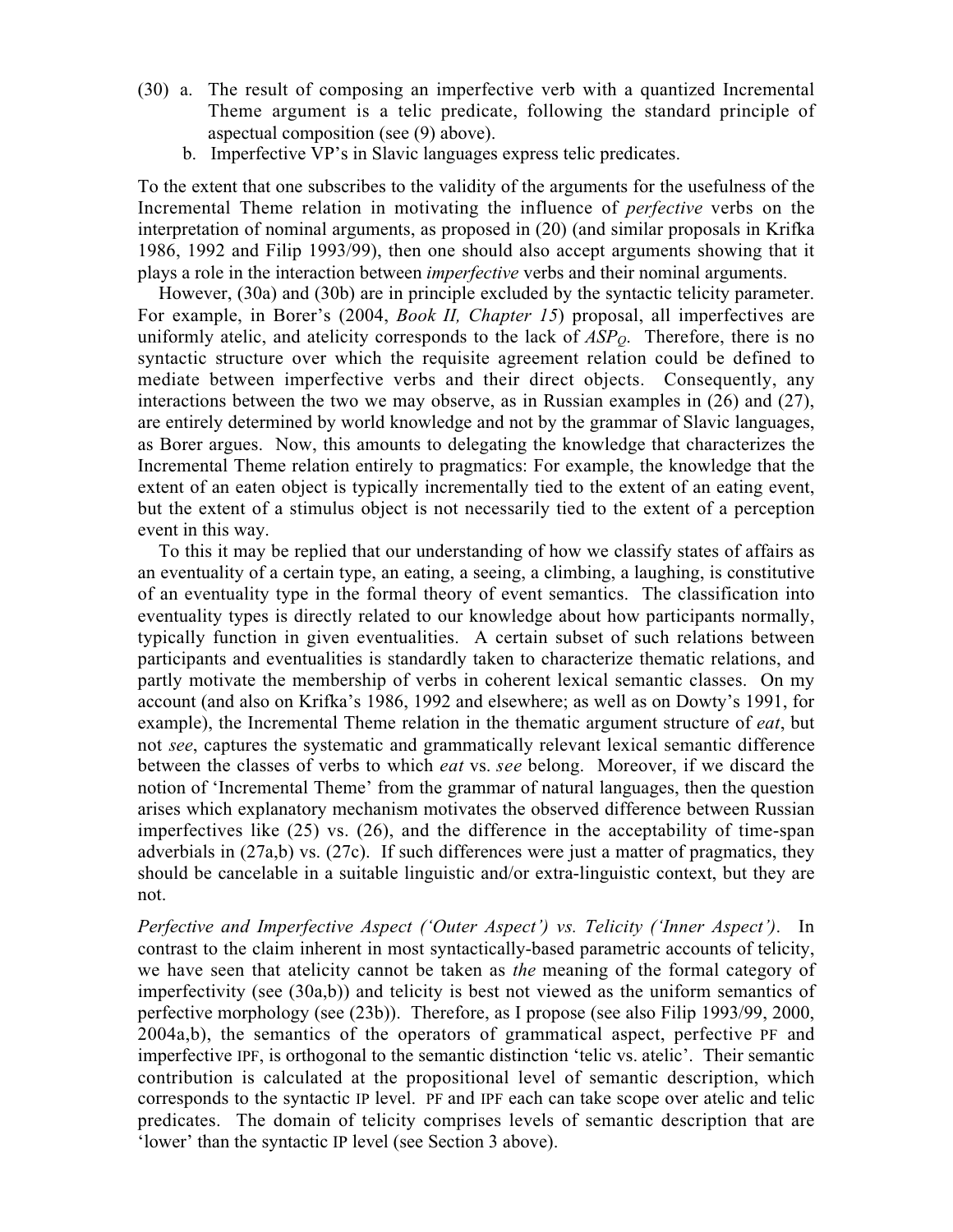The IPF operator is phonologically spelled out by the imperfective suffix (see also Filip 1993/99, 2000), as in the secondary imperfective vypivaet 'drinks (up)', 'is drinking (up)' in (27a). Vypivaet (ipf.) is derived from  $p'et$  (ipf.) by prefixation by means of vyfollowed by the application of the imperfectivizing suffix. As has been argued above, Russian imperfectives like (27a) express telic predicates. Crucially, IPF does not 'neutralize' the quantity criterion  $QC$ , or culmination condition, of a telic predicate when it takes scope over it (contrary to Kratzer's 2004 suggestion). In (27a), QC is encoded by the quantized (measure) Incremental Theme DP 'a bottle of vodka' and the prefix  $v\mathbf{v}$ - on the verb. IPF, encoded by the imperfective suffix in vypivaet in (27a), concerns the relation between eventuality time and reference time, as also Paslawska & von Stechow (2003), Kratzer (2004), and others propose.

(31)  $IPF = \lambda P \lambda t \exists e [P(e) \land t \subseteq \tau(e)]$ 

In Slavic, (31) can be viewed as directly corresponding to what is known as the 'general factual' or 'simple denotative' use of imperfective, in which there is no implication of habitual or progressive meaning, and which bolsters the view of imperfective as the unmarked aspect (see also Comrie 1976, p.113). (31) is a semantic default consistent with the more restricted contextually determined progressive and completive interpretations. The latter is arguably implied in (27a), which is naturally understood as having the dispositional generic interpretation: if you give Ivan a bottle of vodka, he can drink it all up in one day.

Although the semantics of imperfectivity is compatible with genericity, genericity cannot be subsumed under imperfectivity, as Filip & Carlson (1997) argue (contrary to Dahl 1985 and Comrie 1976, and many others). As has also been observed above, the semantics of perfectivity is also compatible with genericity, and perfective sentences can be used to express generic statements. Genericity is a category sui generis and represented by means of the generic operator GEN (see Krifka et al. 1995, Partee 1995, Carlson and Pelletier (eds.) 1995 and references therein), which takes scope over the aspectual operators, IPF and PF. Independently, it has been argued that GEN is a propositional operator, with overt expressions located at the corresponding IP level.

I propose that IPF is also present in the logical representation of simple (underived) imperfectives like p'et 'drinks', 'is drinking', as in (27a). This implies that simple and secondary imperfectives belong to the same aspectual class, as is standardly assumed (see Zucchi 1999, among many others, but Borer 2004 rejects this assumption), and motivated by distributional and functional parallels between simple and secondary imperfectives. For example, both are compatible with the future auxiliary, generally exhibit the same cooccurrence restrictions with temporal adverbials, and are often substitutable in a given sentence without altering its truth conditions, as in (27a). Most importantly, the fact that both simple and secondary imperfectives are commonly and freely used in contexts which exclude the progressive interpretation, as we see in (27a), constitutes one of the most compelling arguments against treating the Slavic IPF on a par with the English PROG, contrary to Zucchi (1999) and Borer (2004), for example, to cite just two among the most recent proposals along these lines.

While a part of Slavic imperfectives is formally marked with the imperfective suffix, Slavic perfectives have no overt formal marker which could consistently and in all of its occurrences be taken as an overt morphological exponent of PF and nothing else. Prefixes do not qualify, given that there are prefixed imperfective verbs, apart from unprefixed perfectives, and given that prefixes are quintessentially derivational morphemes, with rich and idiosyncratic lexical semantic properties. The presence/absence of certain prefixes affects the quantity criterion  $OC$  (culmination condition), and consequently the telicity of